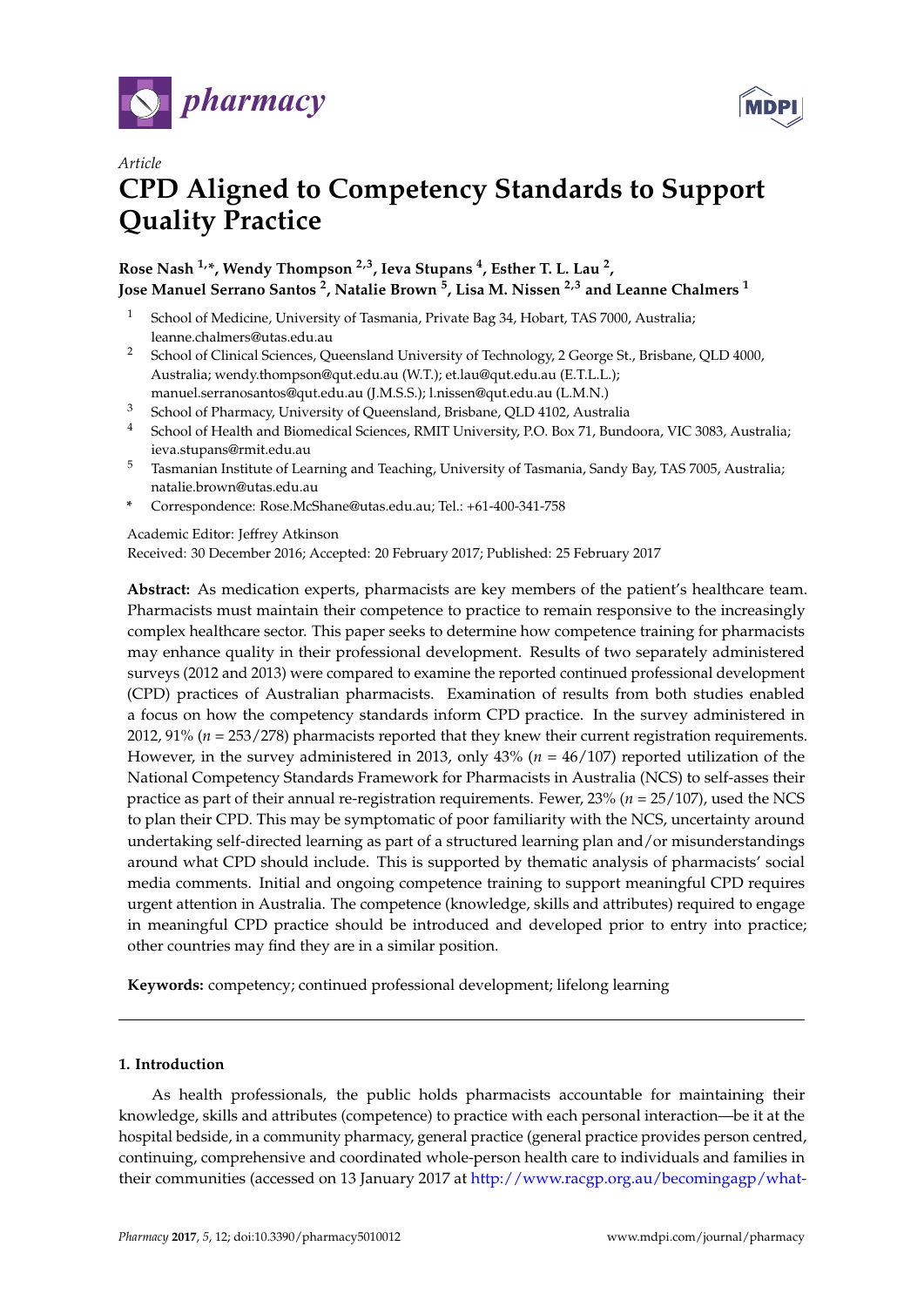[is-a-gp/what-is-general-practice/\)](http://www.racgp.org.au/becomingagp/what-is-a-gp/what-is-general-practice/)) clinic or when administering a vaccination. This accountability directly translates to patient safety. For most health professionals competence, practice and Continued Professional Development (CPD) are inseparable. Competence has many definitions and meanings in the literature [\[1\]](#page-21-0). The Australian Pharmacy profession defines it as follows:

'*Competence to mean that an individual possesses the required knowledge, skills and attributes sufficient to successfully and consistently perform a specific function or task to a desired standard* . . . *Inherent to the concept of competence is the inference of assessment of performance in a given circumstance against a specified external measure.*' [\[2\]](#page-21-1) (pp. 4–5)

For Australian pharmacists this external measure is the National Competency Standards Framework for Pharmacists in Australia (NCS) [\[2\]](#page-21-1) and the Professional Practice Standards [\[3\]](#page-21-2), as shown in Table [1.](#page-1-0)

<span id="page-1-0"></span>**Table 1.** National Competency Standards Framework (2010) and Professional Practice Standards (2010) for Australian Pharmacists [\[2,](#page-21-1)[3\]](#page-21-2).

#### **National Competency Standards Framework**

- 1. Professional and Ethical Practice
- 2. Communication, Collaboration and self-management
- 3. Leadership and Management
- 4. Review and supply prescribed medicines
- 5. Prepare pharmaceutical products
- 6. Deliver primary and preventative health care
- 7. Promote and contribute to optimal use of medicines
- 8. Critical analysis, research and education

#### **Professional Practice Standards**

- 1. Fundamental Pharmacy Practice
- 2. Managing Pharmacy Practice
- 3. Counselling
- 4. Medication Review
- 5. Dispensing
- 6. Indirect Pharmacy Services
- 7. Dose Administration Aids Service
- 8. Services to Residential Care Facilities
- 9. Continuity of Care through Medication Liaison Services
- 10. Compounding (also known as Extemporaneous Dispensing)
- 11. Compounding Sterile Preparations
- 12. Provision of Non-prescription Medicines and Therapeutic Devices
- 13. Health Promotion
- 14. Medicines Information Centres
- 15. Pharmacy services to Aboriginal and Torres Strait Islander Health Services
- 16. Screening and Risk Assessment
- 17. Disease State Management
- 18. Harm Minimisation

The National Safety and Quality Health Service Standards, 2012 describe competency-based training as '*an approach to training that places emphasis on what a person can do in the workplace as a result of training completion'* [\[4\]](#page-21-3) (p. 8). For Australian pharmacists this 'training' would usually include university studies with experiential placements, a supervised internship and an individual's ongoing CPD. In this paper the authors have intentionally separated competency-based training into two elements: skills development for lifelong learning and the overall competence of the individual to practice. Whilst it is recognized that the skills for lifelong learning are essential to the maintenance of one's competence, this paper will be focused on the competence-based training required for meaningful lifelong learning.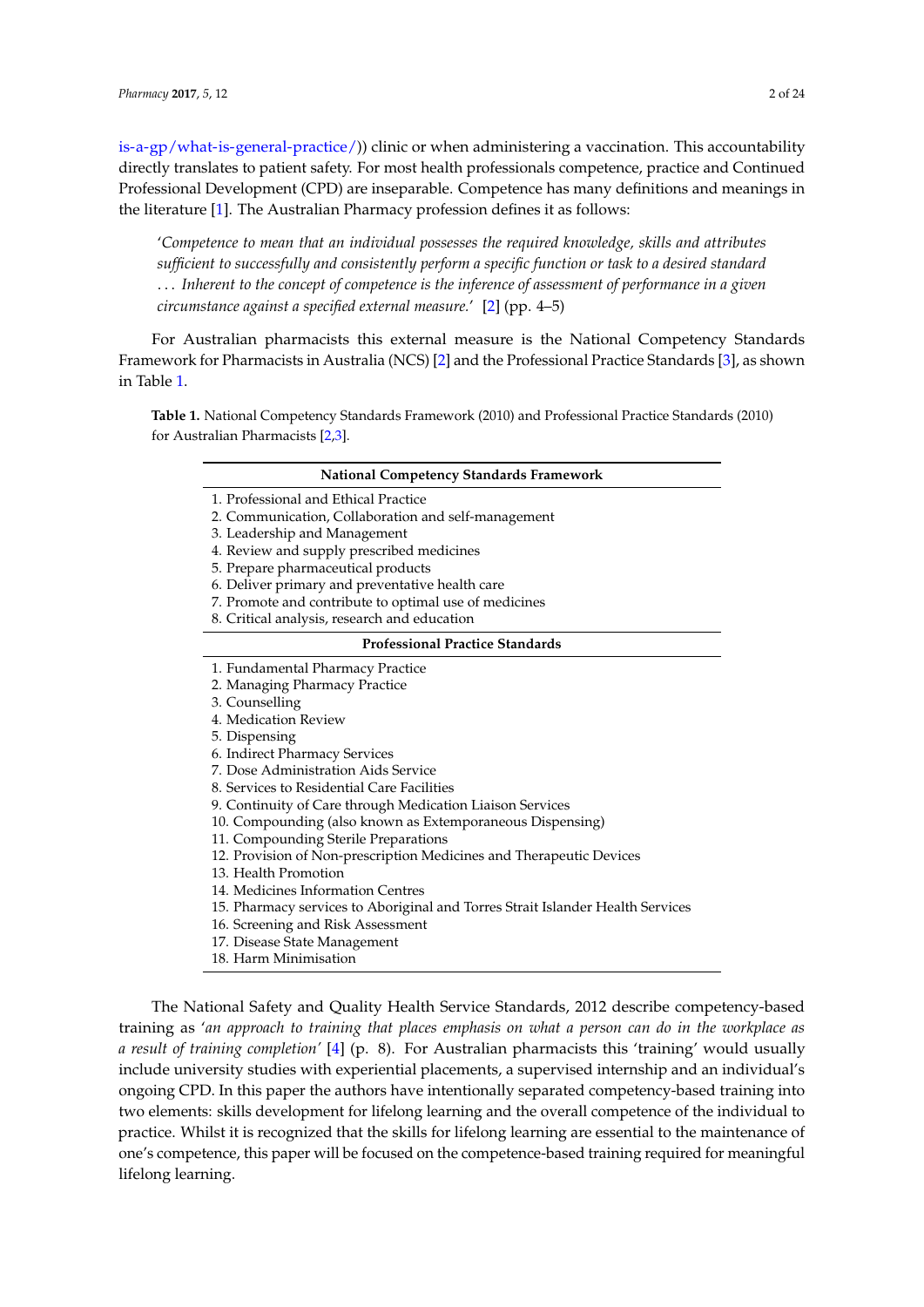As described elsewhere in the literature, lifelong learning and CPD are often considered interchangeable terms [\[5](#page-21-4)[–8\]](#page-21-5). Jane Ryan [\[5\]](#page-21-4) interviewed nurses, physiotherapists (physical therapists) and occupational therapists to explore their understanding of lifelong learning. Their responses were themed around continuous learning, reflection, reflective practice, personal and/or professional development. Their responses reinforce why the literature often describes lifelong learning and CPD interchangeably. In the pharmacy profession, Rouse has described CPD as a framework for lifelong learning [\[6\]](#page-21-6).

Currently most health professionals, including pharmacists, self-regulate their competence to practice, thus the attributes (motivation, honesty, morals, ethical consciousness, professionalism) and skills (self-assessment, reflection, informed judgment, critical appraisal) developed pre-career will inform the quality and safety of their future practice. Professionals from other health disciplines report their motivation for participating in CPD as updating their professional knowledge, updating existing qualifications, increasing the status of the profession as a whole and demonstrating individual professional competence [\[5\]](#page-21-4).

Traditional Continued Education (CE) delivery has been described by Konstantinides as '*material presented in an online or live classroom format. The learning consists of listening and reading, then applying the information to an assessment, often in the form of a multiple-choice exam.*' He states that, in contrast, CPD '*asks more of the pharmacist.*' [\[9\]](#page-21-7) (p. 2). As discussed by Konstantinides, the American Institute of Medicine [\[10\]](#page-21-8) identified an urgent need to reform the continuing education (CE) system in 2009, citing concern regarding poorly constructed vision, a lack of inter-professional approach to education delivery, and general concerns about regulation and evaluation of continuing education [\[9\]](#page-21-7). In recognition that health knowledge has an increasingly short half-life [\[11\]](#page-21-9), ongoing learning must be targeted to support the competence of the individual in their context. Expanding scopes of practice and uncertainty around the definition and exact skills of the health professional of the future reinforce the importance and need for competence informed CPD practice. Reassuringly, the importance of lifelong learning has been highlighted by the international pharmacy community for some time, as one of the essential elements of the Eight Star Pharmacist [\[12\]](#page-22-0).

In 2010, the Pharmacy Board of Australia (PBA) introduced the CPD framework. For Australian pharmacists CPD is currently classified into three sub-groups;

- **Group 1** (one CPD credit per hour of activity): information accessed without assessment (e.g., didactic presentations, and activities with little or no attendee interaction).
- **Group 2** (two CPD credits per hour of activity): knowledge or skills improved with assessment (e.g., activities where the participant's acquisition of knowledge or skills can be demonstrated).
- **Group 3** (three CPD credits per hour of activity): quality or practice-improvement facilitated (e.g., activities where an assessment of existing practice (of an individual or within a pharmacy practice), and the needs and barriers to changes in this practice, is undertaken prior to the development of a particular activity. As a result, the activity addresses identified professional development needs with a reflection post-activity to evaluate practice change or outcomes resulting from the activity. Such an activity will most likely extend over a number of weeks or months [\[13\]](#page-22-1).

Pharmacists in Australia must evidence 40 points of CPD each year (consisting of no more than 20 Group 1 points) [\[13\]](#page-22-1). A mandatory requirement, as outlined in the CPD standards, is that all Australian pharmacists must self-assess against the NCS to identify their individual learning needs. The Pharmacy Board of Australia describes CPD as '*the means by which members of the profession continue to maintain, improve and broaden their knowledge, expertise and competence, and develop the personal and professional qualities required throughout their professional lives*' [\[13\]](#page-22-1).

In December 2015, the Pharmacy Board of Australia announced the requirement that all Australian pharmacists provide evidence of a learning plan. Based on the principles of Kolb's learning cycle [\[14\]](#page-22-2) the Pharmacy Board of Australia CPD framework consists of five steps. **Plan**: In considering their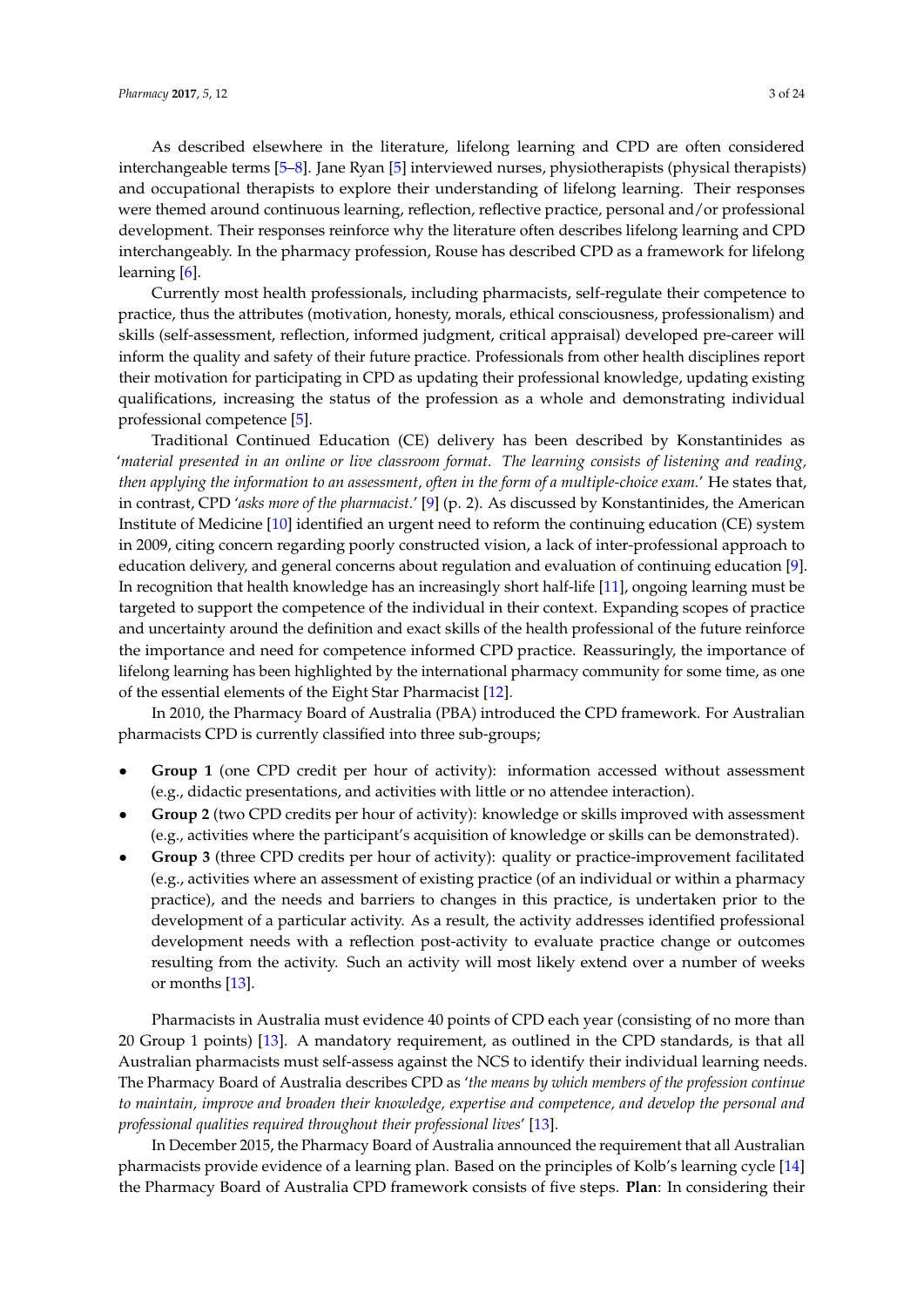<span id="page-3-0"></span>professional role and services provided, pharmacists are to identify and document professional development opportunities. **Do**: Pharmacists then carry out a range of activities related to their scope of practice and professional development needs. **Record**: A record of CPD activities is to be made and kept for three full CPD cycles. **Reflect**: Pharmacists must consider how the activities have impacted their practice. **Incorporate**: Pharmacists then must ensure the insight and learning from CPD is actively incorporated into future practice. These steps are [de](#page-3-0)scribed in Figure 1.



**Figure 1.** The Pharmacy Board of Australia CPD plan/record framework [15]. **Figure 1.** The Pharmacy Board of Australia CPD plan/record framework [\[15\]](#page-22-3).

Given this context, it is clear that to ensure patient safety and quality service provision and to Given this context, it is clear that to ensure patient safety and quality service provision and to support the advanced practice aims of the pharmacy profession, educators need to replace passive knowledge transfer approaches with self-directed learning approaches. In particular, educators must support pharmacy students, with developing skills and attributes alongside and interwoven with the requisite expert knowledge. On the whole, higher education appears to have accepted this challenge, evidenced in the move towards outcomes-focused learning rather than the traditional input-based model, which traditionally focused on an indicative curriculum [\[16](#page-22-4)[–18\]](#page-22-5). In the medical profession outcomes-based education has been accepted since the 1990s [\[17\]](#page-22-6). The dialogue from as the Australian Pharmacy Council  $\mathbb{R}^n$  also endorses the Australian Pharmacy Council  $\mathbb{R}^n$ . In addition, the Muslim  $\mathbb{R}^n$ accreditation agencies including the Tertiary Education Quality Standards Agency and professional bodies such as the Australian Pharmacy Council [\[19\]](#page-22-7) also endorses this approach to learning. In addition, the recent emphasis on work-integrated learning  $[20,21]$  $[20,21]$ , project-based assessment  $[22]$ , portfolio assessment [\[23](#page-22-11)[–25\]](#page-22-12) and 'authentic assessment' strategies [\[26\]](#page-22-13) give confidence in our ability to support graduates from all disciplines to succeed in the 'real world'. This approach to learning and assessment can better provide pharmacy graduates with the necessary skills and attributes to survive the continual change and complexity inherent in our health system. Of relevance, this complexity is  $\alpha$  based to increase  $\alpha$ .  $\alpha$ predicted to increase.

As previously highlighted by Fernandez et al. not all educators support the movement towards competency based education, and their arguments deserve mention [\[27\]](#page-22-14). Given the importance of these issues to the Australian Pharmacy profession, this research sought to determine:  $3.8.$  Whenher pharmacists employ best practice strategies in the interval  $P$ 

- 1. How Australian pharmacists understand the CPD framework;
- 2. How their CPD is being guided by the NCS;
- 3. Whether pharmacists employ best practice strategies in their Professional Development;
- 4. What education models can improve the quality of CPD practice in the future.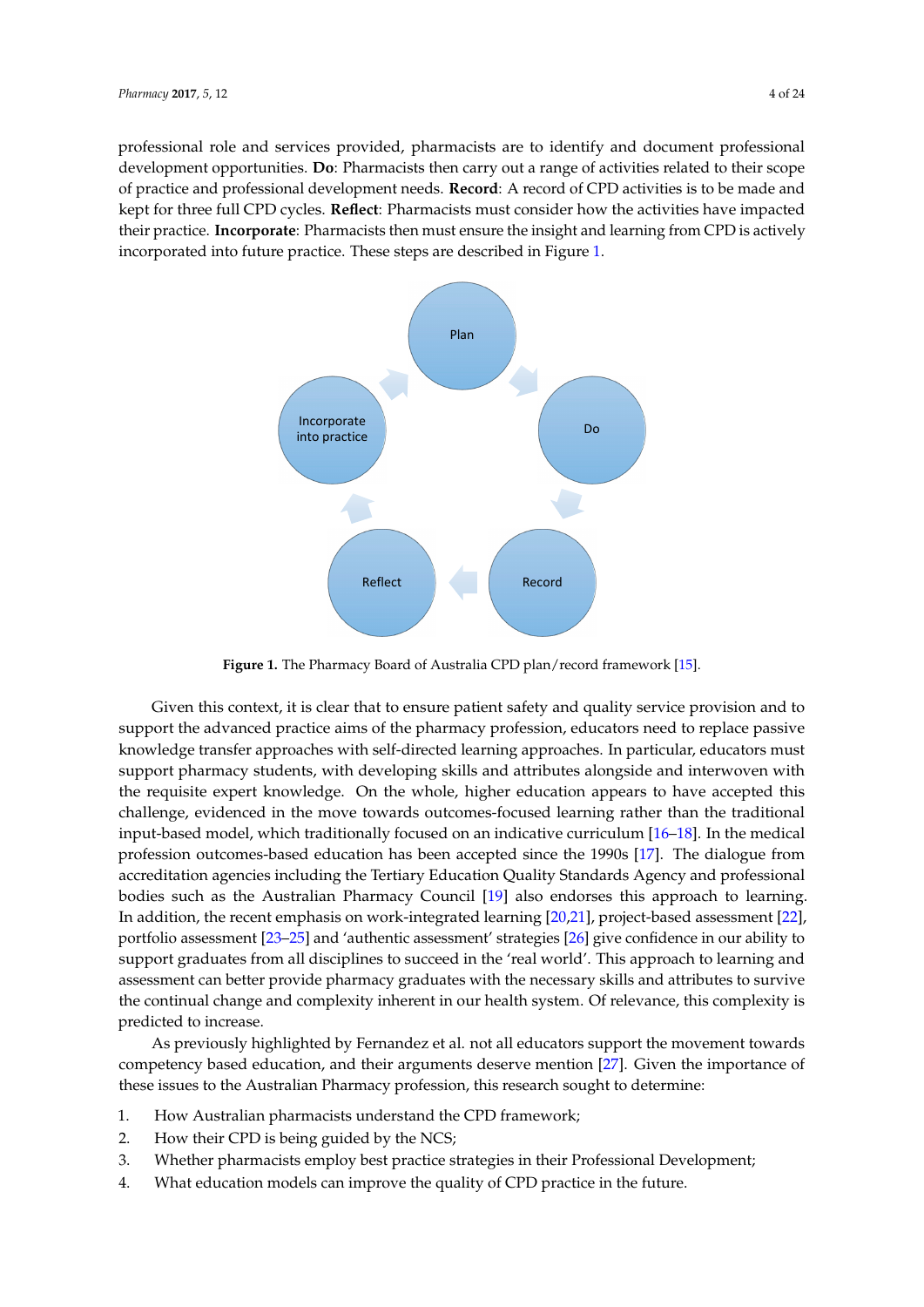#### **2. Materials and Methods**

#### *2.1. Methodology*

The study utilised a pragmatist frame and concurrent strategy of enquiry [\[28\]](#page-22-15). Consistent with this research approach, two separate surveys were administered online; each captured quantitative data around the understanding and use of the CPD framework, demonstrating multiple viewpoints from the profession. In addition, Survey 2 also captured qualitative responses, further exploring these views. Whilst anecdotal, the social media response to the Board's announcement of CPD plans provides an interesting narrative. These findings were triangulated to explore the use and understanding of the Australian CPD requirements for greater meaning. Triangulation of '*data sources is a means for seeking convergence across qualitative and quantitative methods*' [\[28\]](#page-22-15) (p. 15).

#### *2.2. Method*

#### 2.2.1. Survey 1. How Is the CPD Framework Understood by Pharmacists?

WT worked in collaboration with the PBA, who reviewed the questions and advised on the content of the questionnaire. The online survey was piloted with a small group of practicing pharmacists and adjusted and amended accordingly before disseminating (September 2012 to end of October 2012). Links were made available in newsletters of the Pharmaceutical Society of Australia (PSA), the Society of Hospital Pharmacists of Australia (SHPA), and the PBA. To increase the response rate, a paper-based version was also disseminated in September 2012 to pharmacists attending two different CPD seminars in Brisbane, hosted by the SHPA and PSA, respectively. The sampling technique employed was non-probability sampling [\[29\]](#page-22-16) and targeted Australian Registered Pharmacists. Responses were summarised using descriptive statistics. Ethics approval was granted by the University of Queensland's Human Research Ethics Committee (2012000467). For a full list of survey questions refer to Appendix [A.](#page-10-0)

#### 2.2.2. Survey 2. Current Knowledge, Use and Acceptance of the NCS by Australian Pharmacists

This online survey was open from November 2013 to June 2014 and invited all Australian students, interns, educators and registered pharmacists to participate. The sampling technique combined snowball and convenience sampling [\[30\]](#page-22-17) and was disseminated using a combination of social media and conference presentation. As described in greater detail elsewhere [\[31\]](#page-22-18), participants that were interviewed for a related project were also invited to distribute the survey to their networks via email. Qualitative responses were analysed using thematic analysis [\[32\]](#page-22-19). Quantitative responses were analysed using non-parametric techniques in SPSS V22 software (IBM: Armonk, NY, USA, 2013). Minimal risk ethics approval was obtained from the Tasmanian Social Sciences Human Research Ethics Committee (H13591). For a full list of survey questions refer to Appendix [B.](#page-14-0)

#### 2.2.3. Social Media Comments Posted on Australian Pharmacist Forums

Independently, RN and IS searched commonly accessed social media forums for pharmacists for comments on CPD plans. The comments made by pharmacists on board requirements to complete a CPD plan were identified by RN and IS and combined and duplicates removed. Search terms utilised included; CPD plan, Pharmacy and Australia. The dates were intentionally restricted to August 2016 to coincide with the media releases by the PBA and the week leading up to the end of the CPD cycle. The comments were analysed independently by three authors (IS, MS, NB) using thematic analysis techniques [\[32\]](#page-22-19). Emergent themes were discussed for consensus and are reported in Figure 3. All comments are provided in Appendix [C.](#page-16-0)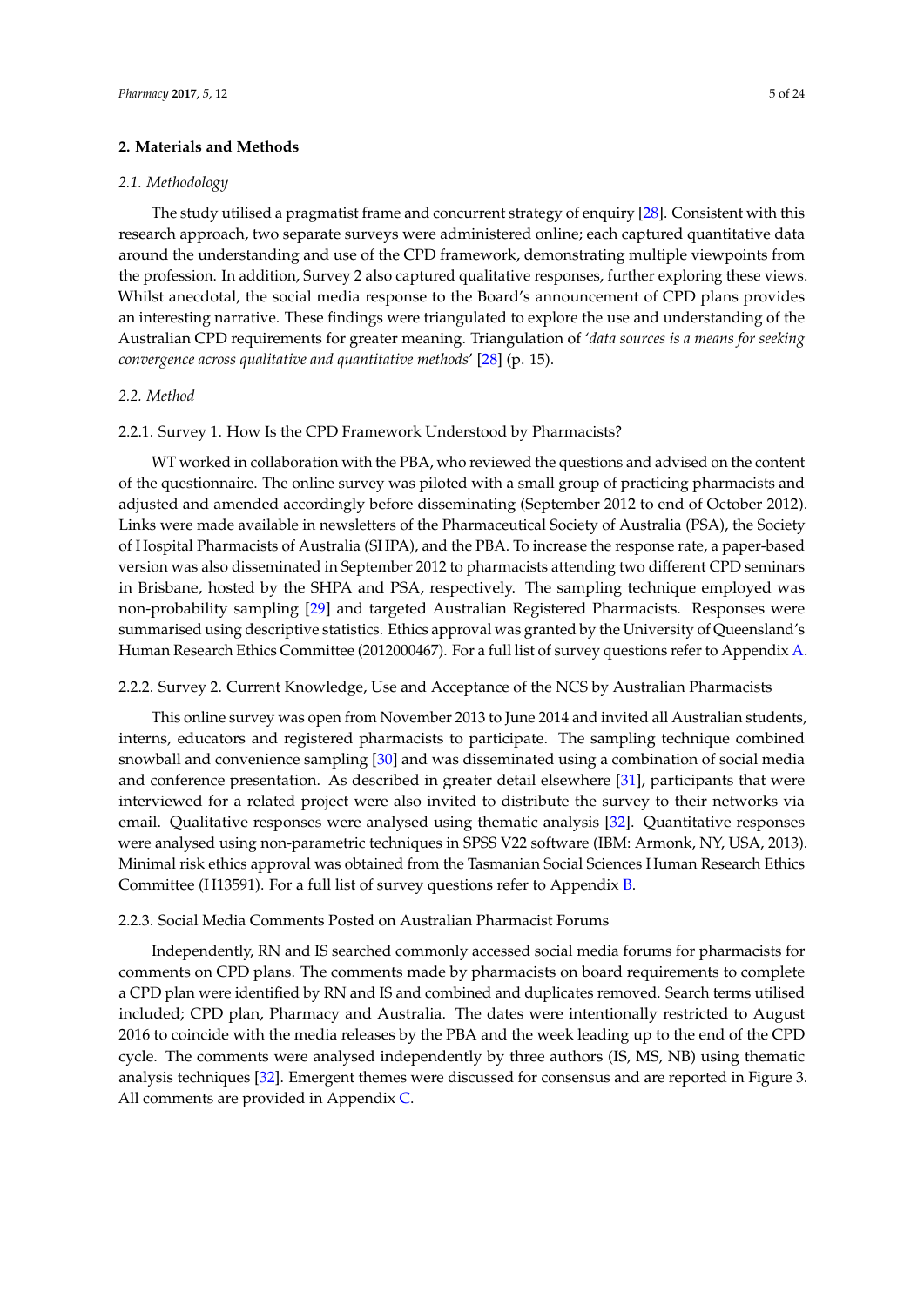#### **3. Results**

#### *3.1. Response Rate*

3.1.1. Survey 1. How Is the CPD Framework Understood by Pharmacists?

A total of 278 registered pharmacists responded to the survey representing approximately 1% of registered Australian pharmacists ( $n = 25,944$ ). All responses were included, even though some were only partially completed [\[33](#page-22-20)[,34\]](#page-23-0).

#### 3.1.2. Survey 2. Current Knowledge, Use and Acceptance of the NCS by Australian Pharmacists

Of the 660 online survey responses, 413 were full responses and 247 were incomplete; 527 participants (who responded to five or more questions) were included. Whilst the original survey invited provisional (intern) pharmacists, educators, students and registered pharmacists, only the responses from registered pharmacists (including preceptors who are by definition registered pharmacists) will be reported on here. The results from all respondents are reported elsewhere [\[31\]](#page-22-18). This sample ( $n = 158$ ) represented less than 1% of registered Australian pharmacists.

#### 3.1.3. Social Media Comments Posted on Australian Pharmacist Forums

The social media comments from a sub-section of the Australian pharmacist population (totalling 55 comments) were harvested from the most commonly accessed professional pharmacy forums (Pharmacy news, AJP.com.au). These comments were posted on four separate forums between 22 and 29 August 2016.

# *3.2. Participant Demographics*

In Survey 1, respondents' ages ranged from 20 to 65+ years, with all 10 age brackets represented and age distribution correlated to the national pharmacy census data reported by Australian Health Practitioner Regulation Agency (AHPRA) in 2011 [\[33\]](#page-22-20). Sixty-six percent were female, 30% were male and 4% did not disclose their gender. Fifty-six percent of respondents had been on the Australian pharmacist register (after their intern year) for more than 10 years, 16% for six to 10 years, 24% for up to five years and 4% unknown. Fifty-four percent of participants identified their primary area of practice as community pharmacy, 27% were primarily practising as hospital pharmacists, and the remaining 19% were split across a number of sectors, e.g., pharmaceutical industry, consultancy or academia. Demographics of survey respondents for Survey 2 are summarised in Table [2.](#page-6-0)

|                                                    | Pharmacist~ |
|----------------------------------------------------|-------------|
| Completed survey                                   | 128         |
| Incomplete survey                                  | 56          |
|                                                    | 158         |
| State (workplace) $(n = 151)$                      |             |
| <b>TAS</b>                                         | 49          |
| <b>NSW</b>                                         | 25          |
| <b>OLD</b>                                         | 37          |
| Other                                              | 40          |
| Professional Organisation aligned ( $n = 158$ ) ** |             |
| <b>PSA</b>                                         | 110         |
| <b>SHPA</b>                                        | 26          |
| Guild                                              | 54          |
| Other                                              | 104         |
|                                                    |             |

|  |  |  | <b>Table 2.</b> Participant demographics for Survey 2. |  |  |  |  |
|--|--|--|--------------------------------------------------------|--|--|--|--|
|--|--|--|--------------------------------------------------------|--|--|--|--|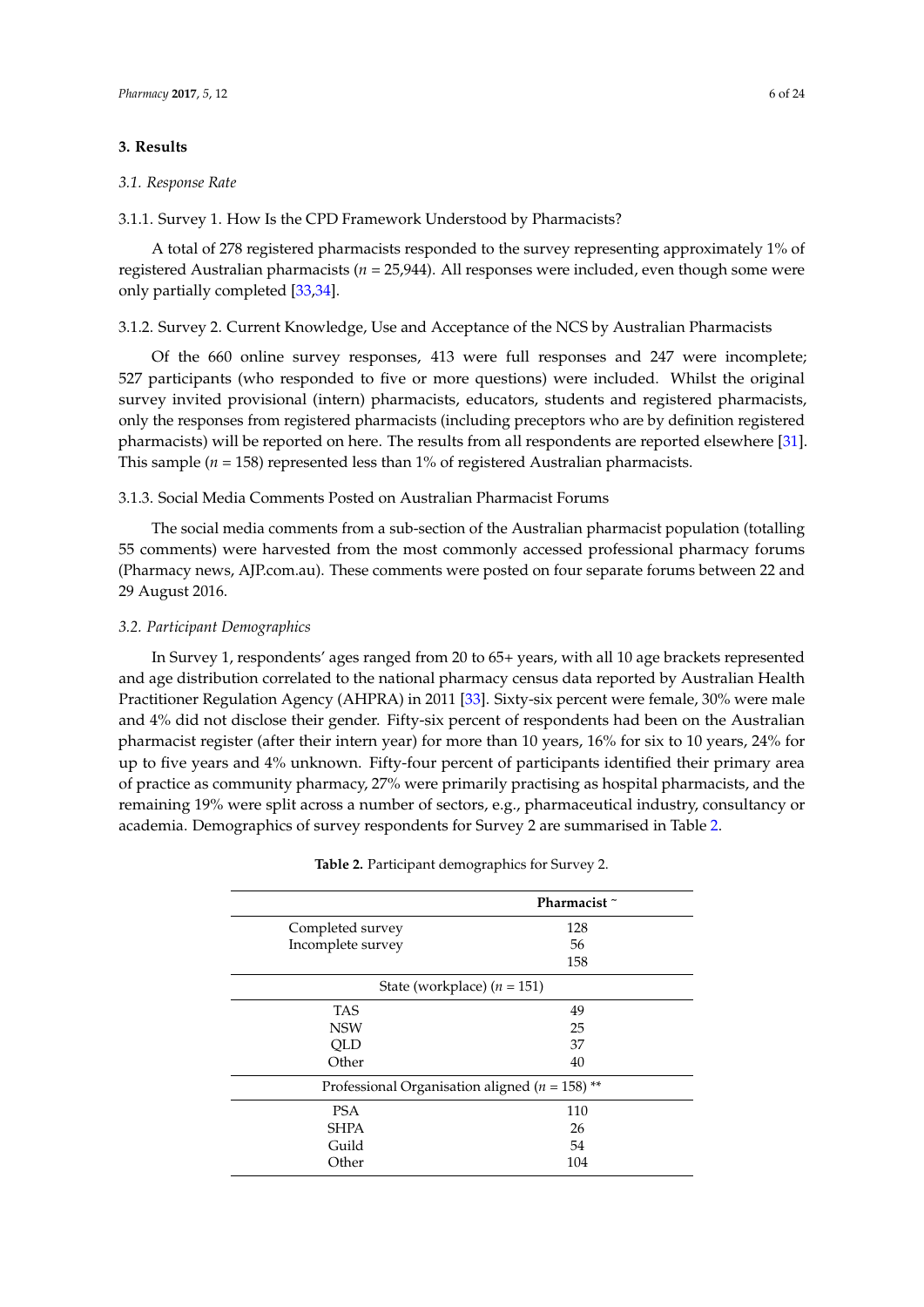<span id="page-6-0"></span>

|                                                                         | Pharmacist~ |  |  |  |  |
|-------------------------------------------------------------------------|-------------|--|--|--|--|
| Member of Professional Organisation offers accredited CPD ( $n = 158$ ) |             |  |  |  |  |
| Yes                                                                     | 145         |  |  |  |  |
| Area of Practice ( $n = 158$ ) **                                       |             |  |  |  |  |
| Academia                                                                | 3           |  |  |  |  |
| Hospital                                                                | 20          |  |  |  |  |
| Community                                                               | 125         |  |  |  |  |
| Accredited                                                              | 34          |  |  |  |  |
| Other                                                                   | 18          |  |  |  |  |
| Currently Practising ( $n = 158$ ) <sup>a</sup>                         |             |  |  |  |  |
| Yes                                                                     | 153         |  |  |  |  |
| Years Practice ( $n = 156$ )                                            |             |  |  |  |  |
| $1-5$ years                                                             | 47          |  |  |  |  |
| 5-10 years                                                              | 30          |  |  |  |  |
| $10-15$ years                                                           | 18          |  |  |  |  |
| $15 - 30$ years                                                         | 34          |  |  |  |  |
| 30 years plus                                                           | 27          |  |  |  |  |
| Hours per week paid/actual ( $n = 153$ )                                |             |  |  |  |  |
| $1-10h$                                                                 | 6           |  |  |  |  |
| $10 - 30h$                                                              | 32          |  |  |  |  |
| $30 - 40 h$                                                             | 64          |  |  |  |  |
| 40 h plus                                                               | 51          |  |  |  |  |

**Table 2.** *Cont*.

Changes in denominator (*n*) are due to some respondents answering some questions and not others. <sup>~</sup> Pharmacist includes pharmacists and preceptors. \*\* Pharmacists could select more than one category in answering some questions. <sup>a</sup> Currently practicing by Australian Health Practitioner Regulation Agency (AHPRA) definition. *States*: TAS—Tasmania, NSW—New South Wales, QLD—Queensland, Other—Northern Territory, Australian Capital Territory, Victoria, Western Australia, South Australia. *Organisation*: PSA—Pharmaceutical Society of Australia, SHPA—Society of Hospital Pharmacists of Australia, Guild—Pharmacy Guild of Australia. *Other areas of practice*: Drug & Alcohol Services, Practice Support, Administration role, Prison Service, Clinical Services, Government, Education (National Prescribing Service Facilitator), Unemployed, Rural, General Practitioner, Committee Member, Pharmaceutical Industry.

#### *3.3. Survey Results*

#### 3.3.1. Survey 1

The majority of respondents were accepting of the CPD framework and felt they understood the requirements. These findings have been reported in greater detail elsewhere [\[34\]](#page-23-0). However, when more specific questions were asked to discern their understanding of the CPD framework and its intended use, it was clear that there were gaps in the responding pharmacists' knowledge (Table [3\)](#page-6-1).

|  |  |  | Table 3. Survey 1. How is the CPD framework understood by pharmacists? |
|--|--|--|------------------------------------------------------------------------|
|--|--|--|------------------------------------------------------------------------|

<span id="page-6-1"></span>

| <b>Statements</b>                                                                        | $%$ Agreement                   |
|------------------------------------------------------------------------------------------|---------------------------------|
| 1. I know the current CPD requirements for general registration.                         | $91\% (n = 253/278)$            |
| 2. There has been enough guidance on CPD requirements.                                   | $77\% (n = 215/278)$            |
| 3. I know how to undertake self-directed learning as part of a structured learning plan. | $57\%$ ( <i>n</i> = $158/278$ ) |
| 4. CPD is also known as continuing education.                                            | $76\% (n = 210/278)$            |

#### 3.3.2. Survey 2

Overall, despite many pharmacists confirming knowledge of the NCS [\[31\]](#page-22-18), pharmacists' familiarity with the profession's NCS was found to be sub-optimal (Table [4\)](#page-7-0). Just over half of the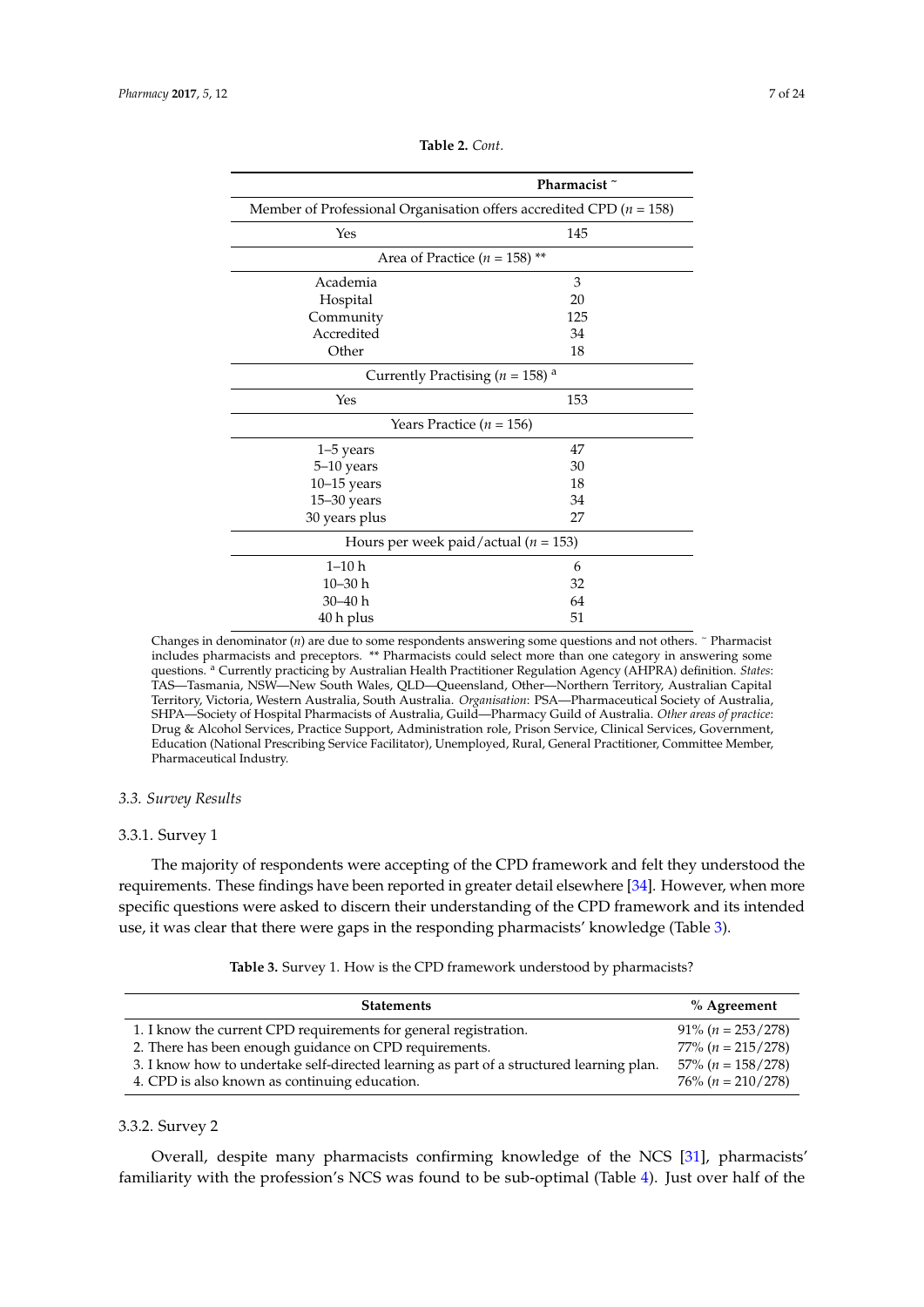responding pharmacists reported that they did not use the NCS for renewal of annual registration (57%, 61/107). The majority confirmed they did not use the NCS when planning their CPD (77%, 82/107). Their barriers and suggested solutions to use of the NCS, as reported elsewhere [\[31\]](#page-22-18), are provided in Figure [2.](#page-7-1) *Pharmacy* **2017**, *5*, 12 8 of 24

<span id="page-7-0"></span>

| Table 4. Survey 2. Pharmacists' current knowledge, use and acceptance of the NCS. |  |  |  |
|-----------------------------------------------------------------------------------|--|--|--|
|                                                                                   |  |  |  |

| <b>Statements</b>                                                          | % Agreement          |
|----------------------------------------------------------------------------|----------------------|
| 1. I know what the NCS are.                                                | $83\% (n = 115/139)$ |
| 2. I am not familiar (not at all/not very) with the NCS.                   | $90\% (n = 120/134)$ |
| 3. I am familiar (familiar/very familiar/extremely familiar) with the NCS. | $10\% (n = 14/134)$  |
| 4. I use the NCS for renewal of my annual registration.                    | $43\% (n = 46/107)$  |
| 5. I use the NCS to plan my CPD.                                           | $23\% (n = 25/107)$  |
|                                                                            |                      |

<span id="page-7-1"></span>Whilst the details and sample comments from the participants are provided elsewhere [\[31\]](#page-22-18), a summary of the themes that emerged from the thematic analysis is presented in Figure 2 below.



**Figure 2.** Themes derived from respondents reported barriers (circles) and enablers (rectangles) to **Figure 2.** Themes derived from respondents reported barriers (circles) and enablers (rectangles) to use of NCS [\[31\]](#page-22-18). **Figure 2.** The message 2. Themes derived from respondents reported barriers (circles) and enables (rectangles) to  $\mathbf{r}$ 

# 3.3.3. Social Media Comments 3.3.3. Social Media Comments 3.3.3. Social Media Comments

<span id="page-7-2"></span>There was good consensus in the thematic analysis carried out by three independent authors, There was good consensus in the thematic analysis carried out by three independent authors, which led to the development of four clear themes, presented with their sub-themes in Figure [3.](#page-7-2)



**Figure 3.** Themes derived from thematic analysis of social media comments. **Figure 3.** Themes derived from thematic analysis of social media comments.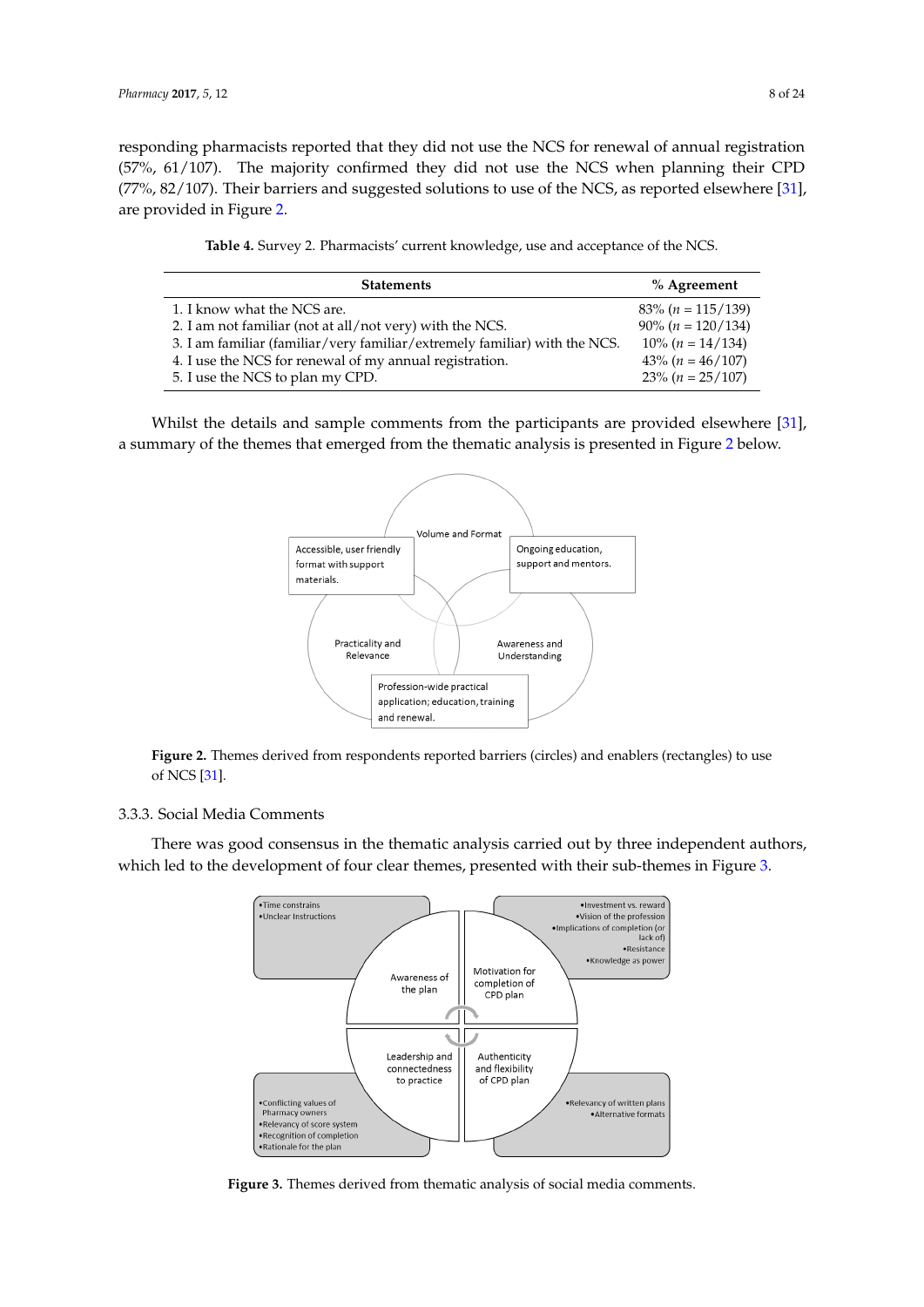#### 3.3.4. Triangulation of All Three Sources

The major issues identified in the surveys included: "I know how to undertake self-directed learning as part of a structured learning plan" (Survey 1) with poor familiarity of the NCS and use of them to plan CPD (Survey 2). These issues align with the 'instructions', 'connectedness to practice' and 'relevance' sub-themes in the thematic analysis (Figure [3\)](#page-7-2), which also provides additional depth around further issues. There is also some crossover in the themes from the social media comments and the qualitative aspect from Survey 2: for example, pharmacists questioning the relevance of CPD plans/NCS, concern regarding adequate awareness and understanding of each. Triangulation of the three sources highlights that respondent pharmacists want mentoring, support, education and clear instruction on the professions' expectations around CPD plans, lifelong learning and the use of NCS in the process.

#### **4. Discussion**

How can competence training enhance quality in professional development? Increasingly there is a recognition that universities are now responsible for facilitating a graduate's development of their knowledge, skills and attributes (competence). As evidence of this, the Australian Qualifications Framework [\[35\]](#page-23-1) states that a graduate at bachelor's level and above will be responsible and accountable for their learning needs. One essential skill desirable for all health professionals, including pharmacists, is their ability to engage in lifelong learning. This requires appropriate CPD habit formation and the development of metacognitive strategies such as self-assessment, informed judgment and reflection on action [\[36\]](#page-23-2). The Australian Pharmacy Council requires Australian pharmacy courses to provide evidence that their courses align with the NCS [\[19\]](#page-22-7). Although this is the case, this may not always be explicit to the student [\[37\]](#page-23-3).

#### *4.1. Pharmacists*

Our findings highlight that prior to the introduction of the compulsory CPD plan (December 2015) the respondent pharmacists' understanding and engagement with the CPD framework was not optimal. This sub-group of Australian pharmacists reported that they had failed to comply with the mandatory requirement set by the PBA to self-assess their practice against the NCS at their annual re-registration. They also did not appear to understand aspects of the CPD framework, as reflected in their perception on how CE (distinct pockets of learning) differed from CPD. At the time Survey 2 was administered (2013–2014), pharmacists appeared to be indicating that they were even less inclined to use the NCS to inform their CPD [\[34\]](#page-23-0). It is acknowledged that this finding preceded the December 2015 PBA announcement that the CPD plan/record framework would be a mandatory requirement for all Australian pharmacists. These findings highlight that some pharmacists may not appreciate the essential link between their practice, the NCS, CPD and the importance of tying all three together in meaningful CPD plans and active reflective learning cycles.

The 76% agreement that CE and CPD were equivalent in Survey 1 suggests CPD was just a number of CE events to get credits and that the pharmacists who responded did not appreciate the role of the intended learning cycle. In addition, Survey 2 suggests that the Australian pharmacists who responded were not using the NCS to assess their competency to practice despite this being mandated. The profession's suggested barriers and enablers (Figure [2\)](#page-7-1) derived from the same survey data and reported elsewhere [\[31\]](#page-22-18) help to explain why use of the NCS in CPD planning may have been sub-optimal. These barriers were reinforced by pharmacist comments on social media (August 2016) following the release of CPD plan requirements by the PBA.

Whilst anecdotal in nature, the 2016 responses on social media (Appendix  $C$ ) highlight that some Australian pharmacists are not meaningfully engaging in CPD. These comments may provide insight into the survey results. For this sub-group of pharmacists who shared their 55 comments, CPD planning is perceived as burdensome, time-intensive, inconsistent with how and what they need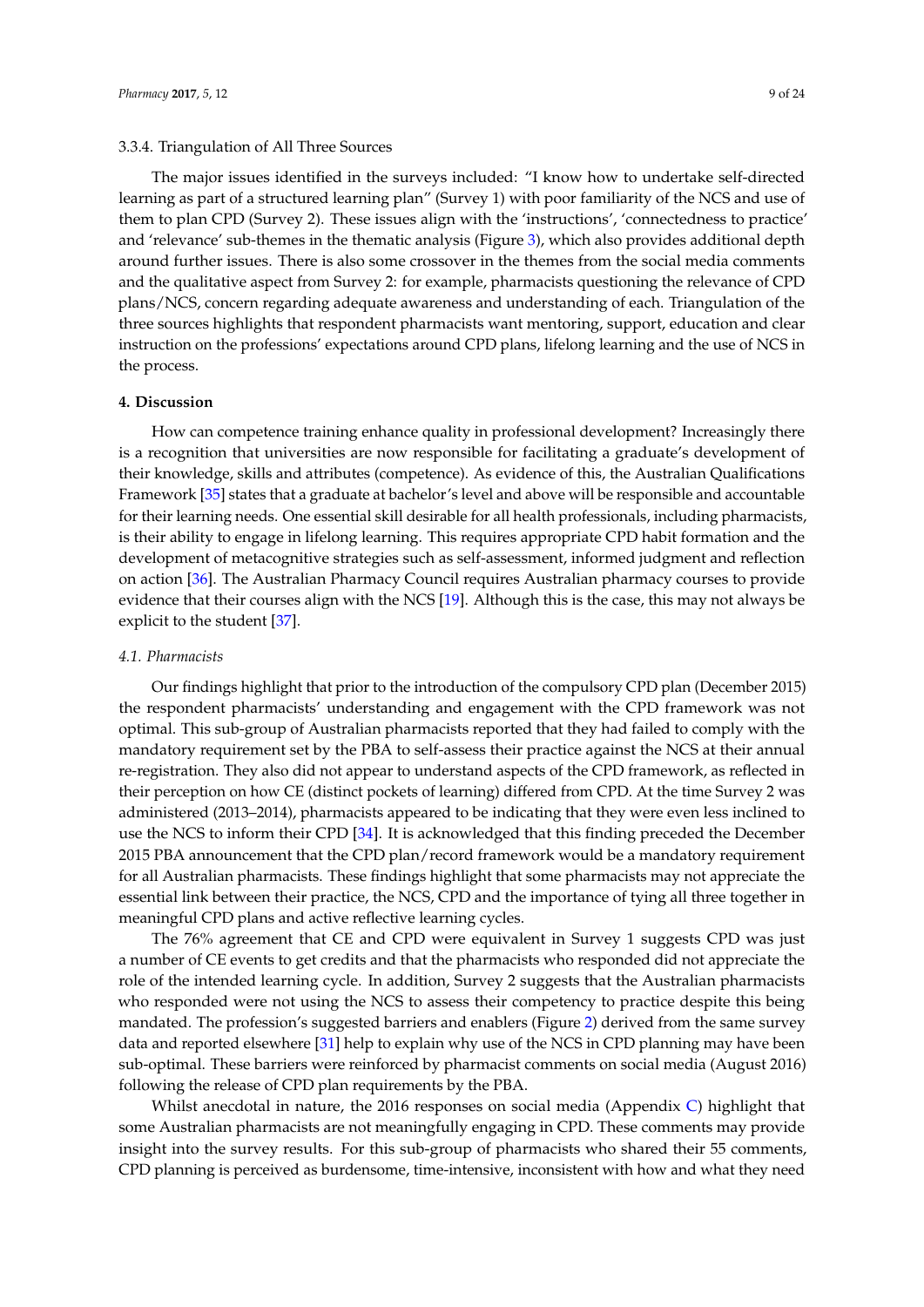to learn for their practice and an insult to them as a professional. Some commented that the PBA's requirement to develop a CPD plan is asking too much based on pharmacists' wages and is over and above other health professionals' CPD requirements. It is acknowledged that this sample may not represent the views of all Australian pharmacists and formal research is required to expand on this narrative further. Despite the small sample size, the results from this analysis are in alignment with those from the surveys and highlight views that are relevant to at least a part of the profession.

#### *4.2. Education on NCS and Learning Cycle*

These findings identified gaps in participating Australian pharmacists' knowledge on the competent use of the CPD framework, and align with issues recognized internationally in CPD practice. In a review of CPD practice in the United Kingdom, Donyai et al. described that the understanding of fundamental aspects of the CPD process appears to remain an issue in pharmacy. Examples of barriers to conducting CPD include the inability to distinguish between CE and CPD, difficulties in assessing one's own learning needs, and difficulty reflecting and evaluating one's learning [\[38\]](#page-23-4). This indicates that an optimal CPD process will require guidance and preparation, and questions whether pharmacy curriculum is currently providing enough guidance on its use. Curricula should be equipping Australian pharmacists to have a better understanding in these areas of the NCS and CPD framework, especially as there is clear evidence that engagement in self-regulated learning can result in better learning outcomes [\[39](#page-23-5)[–41\]](#page-23-6). A pilot study carried out in the United States has identified that appropriate training and support can facilitate competence in the use of a CPD approach to lifelong learning and professional development. With guidance, study participants were using specific, measurable, achievable, relevant, and time-sensitive (SMART) objectives and developing a more structured learning plan with a specific timeline and outcomes in mind. They were confident in their planning and were able to pick activities that met their objectives, rather than just selecting the most convenient activity [\[42\]](#page-23-7). Introduction of an e-portfolio, which provides reference to the NCS and a structured approach to document learning and development, has the potential to be important in the development of pharmacists prior to registration. This tool facilitates a platform to direct the assessment of skills required and matches and records learning to the appropriate areas of NCS competence that is being developed. This guided approach could combat the issues that have been identified in the response to the CPD plan and those previously identified in the identification, documentation and inefficiency of pharmacists' CPD processes [\[38\]](#page-23-4). Providing clear instruction and increasing efficiency of the process may improve acceptance and usability.

To ensure a commitment to lifelong learning, the pharmacy curriculum must also emphasise the importance of CPD, especially as motivation to carry it out is not clear to some pharmacists (see themes identified in response to CPD plan). Assessment of their process in implementing a cycle of CPD planning could be one way of encouraging students to take the activity seriously, as it is widely recognised as a way of achieving student learning outcomes [\[41](#page-23-6)[,43\]](#page-23-8). Formative assessment with feedback and summative assessment could provide students with the basic skills that will allow them to continue to learn and carry out CPD [\[41](#page-23-6)[,43\]](#page-23-8). Educators should strive to emulate a motivation for learning and endeavour to share their CPD processes or skills. Additionally, as accreditation aims to produce graduates with the required knowledge and skills for internship, educators must consider whether enough guidance is being provided to our future pharmacists. It is not realistic to assume that Australian pharmacy students and even pharmacists have the requisite self-assessment skills to carry out CPD, given that international literature suggests students and registered pharmacists find self-assessment complex and challenging [\[44](#page-23-9)[–46\]](#page-23-10).

#### *4.3. Limitations*

Survey response rates were poor and likely represent more motivated individuals, resulting in selection bias. Whilst appropriate to the research questions and methodology chosen, the sampling techniques employed here (snowball, convenience and probability sampling) are likely to result in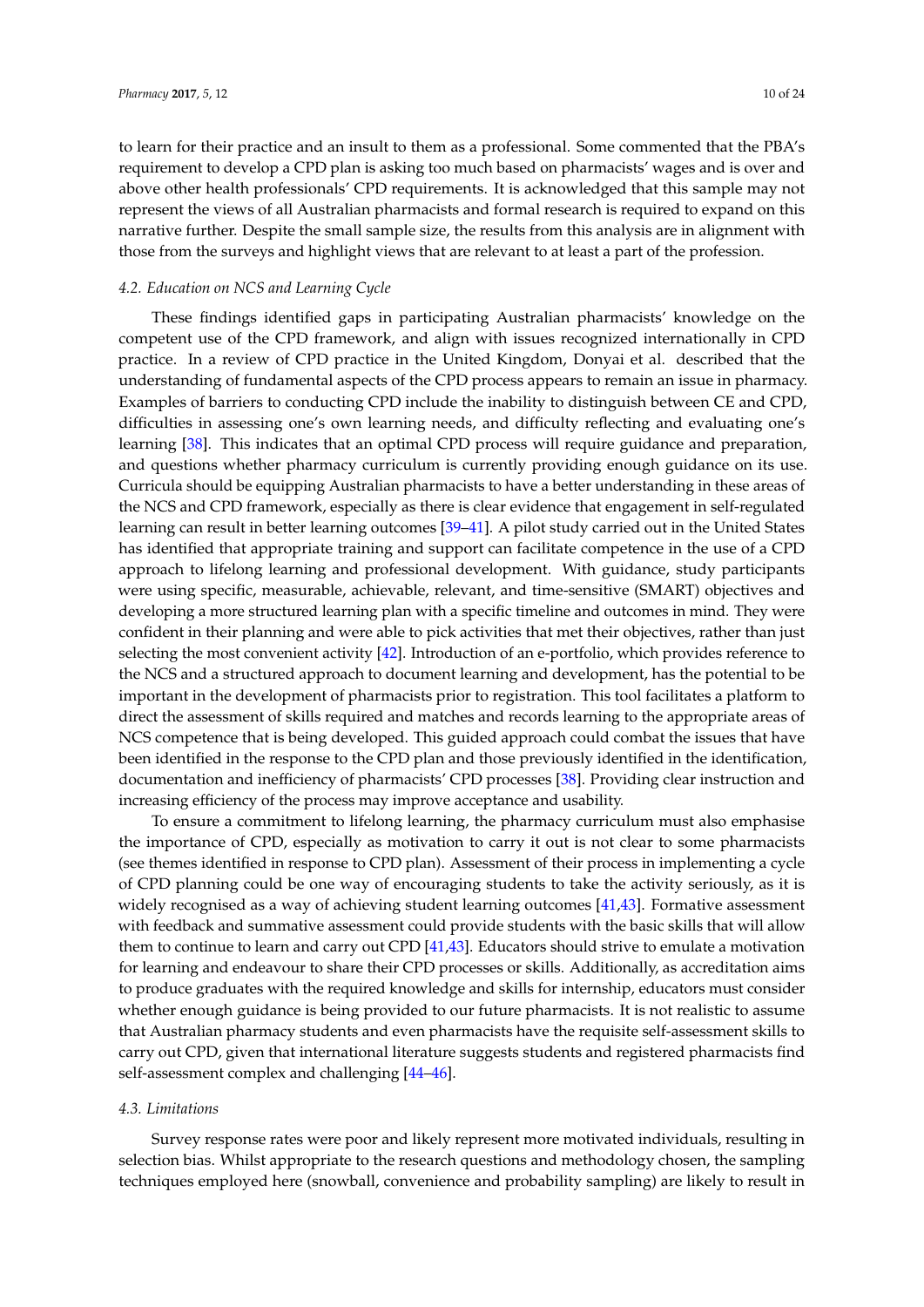sampling bias, as are the low number of responses. The authors acknowledge the survey respondents may not represent the views of all Australian pharmacists. Similarly, the social media comments are a sub-sample and thus do not represent all Australian pharmacists. Whilst the social media forums are targeted at pharmacists, there is the potential for non-pharmacists to contribute to these forums given that they are publicly available. This research is specific to an Australian context, so potentially has limited transferability to an international audience.

#### *4.4. Future Research*

Future research should include longitudinal studies to explore the effect of early introduction (beginning of undergraduate studies) and meaningful use of the NCS, CPD (reflective cycles), and self-assessment on practitioner CPD practices. Investigation into whether learning plans informed by NCS correlate with pharmacist competence is required, as is a deeper understanding of what encourages competence and personal and professional development. Potentially useful to accreditation agencies is the identification of what motivates pharmacists to maintain competence and engage in lifelong learning, asking specifically if it is their job, peer pressure, patient centeredness, compliance attitudes or other motivators. Pharmacists could be surveyed to establish if the introduction of compulsory CPD plans in Australia in 2015 has improved their understanding and acceptance of CPD and led to increased use of the NCS in CPD practice. Larger-scale surveys with the pharmacy profession to further explore the themes identified from the social media analysis are required to confirm if the themes are representative of the general opinion of the profession on the implementation of CPD plans.

### **5. Conclusions**

Currently some Australian pharmacists are not familiar with their NCS. Pharmacists also have limited understanding of the CPD framework. Of concern, a profession's mandatory requirements around self-regulation of competence are not always upheld in practice. Introduction of both elements (NCS and CPD Framework) earlier, during undergraduate studies, may translate to familiarity and more meaningful use through appropriate CPD habit formation. This is one example of how competence training may enhance quality in professional development. This finding may be applicable to all pharmacy educators internationally.

**Acknowledgments:** Wendy Thompson received a UQ New Staff Start up Grant (2011) to assist with work on Survey 1.

**Author Contributions:** Rose Nash and Wendy Thompson conceived and designed the paper; Rose Nash, Ieva Stupans, Leanne Chalmers, Natalie Brown, Wendy Thompson and Lisa M. Nissen administered the surveys; Rose Nash and Wendy Thompson analysed the survey data; Ieva Stupans, Jose Manuel Serrano Santos and Natalie Brown carried out thematic analysis of social media comments; Rose Nash, Wendy Thompson, Ieva Stupans, Jose Manuel Serrano Santos, Esther T. L. Lau, Lisa M. Nissen, Leanne Chalmers and Natalie Brown wrote the paper.

**Conflicts of Interest:** The authors declare no conflict of interest.

#### <span id="page-10-0"></span>**Appendix Survey 1 Questions**

#### Dear Pharmacist,

The Pharmacy Board now requires registered pharmacists to acquire annual Continuing Professional Development (CPD) credits for renewal of registration. This online survey will aim to investigate what registered pharmacists understand about mandatory CPD by asking how you are managing to complete your annual CPD credits.

It would be appreciated and of considerable value if you could spend approximately 10 min completing this survey. Please note that the Pharmacy Board of Australia has provided the link to the survey to you on behalf of the UQ research team and names or contact details of participants will not be disclosed to the research team.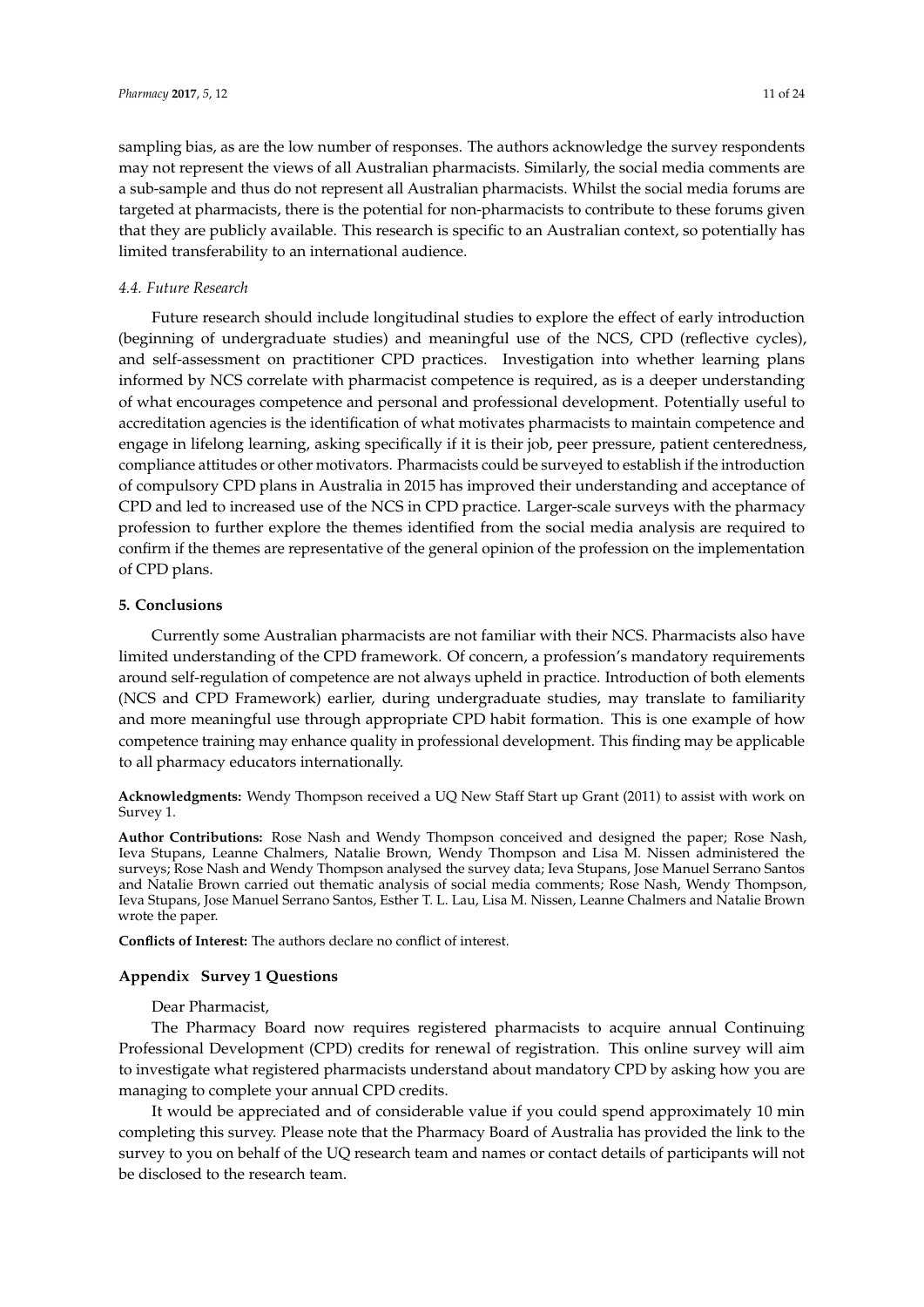Participation in the survey is voluntary, but completing a survey will allow entry into a prize draw, which provides an opportunity to win a \$50 Myers gift voucher.

If you would like to participate, then read the attached participant information leaflet (see the link at the end of question 1).This provides a more detailed explanation of what the study involves.

Participation in the survey will contribute to understanding how pharmacists are dealing with the introduction of mandatory CPD, and the resulting data may identify if further assistance or modifications could improve the process.

Thank you for considering this request.

Note: Continuing Professional Development will be referred to as CPD.

1. Before starting this survey, please can you confirm that you have read and understood the participant information leaflet and that you consent to participate in this survey? Click here for participant information.

- Yes, I have read the participant information and I agree to participate.
- No, I do not wish to participate.

*To help us put your answers into context, please can you answer the following questions before you start the survey on CPD?*

2. Approximately how long have you been on the register of pharmacists in Australia (after your intern year)?

- 0–5 years
- 6–10 years
- more than 10 years

3. What is your gender?

- Male
- Female

4. Please indicate your age bracket.

- 20–24 years
- 25–29 years
- 30–34 years
- 35–39 years
- 40–44 years
- 45–49 years
- 50–54 years
- 55–59 years
- 60–64 years
- 65 years or above

5. What is your main area of practice?

- Hospital
- **Community**
- Academia
- Not practising
- Consultants/accredited
- Other (please specify)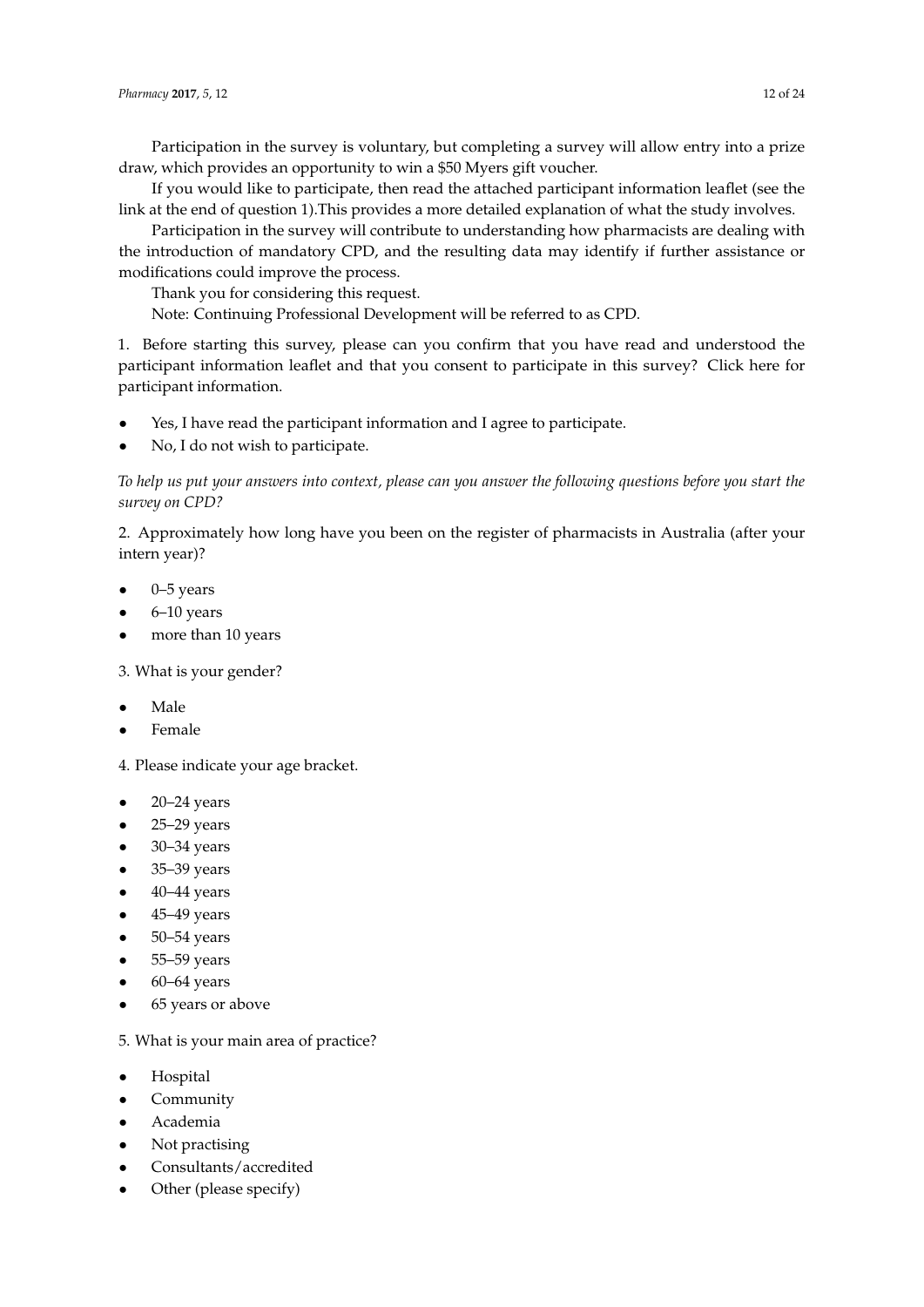# *This page is just for practising Pharmacists.*

6. Approximately how many hours per week do you work as a pharmacist?

- Part-time; 15 h or less
- Part-time; more than 15 h
- Fulltime

*The questions on this page ask how you found out about mandatory CPD and investigate how well you understand the process.*

7. Please show your level of agreement with the following statements. KEY: SA = Strongly Agree,  $A = \text{Agree}, N = \text{Neutral}, D = \text{Disagree}, SD = \text{Strongly Disagree}.$ 

- I know the current CPD requirements for general registration.
- There has been enough guidance to outline the CPD requirements for renewal of registration.

8. Which source has provided the most information about the CPD requirements?

- Pharmacy Board of Australia
- Pharmaceutical Society of Australia
- Society of Hospital Pharmacists
- Pharmacy Guild
- Other (please specify)

*The questions on this page will explore in more detail what you understand about the CPD process and ask which type of CPD you prefer.*

9. The Pharmacy Board has classified CPD activities into three groups and each group acquires a different number of CPD credits. Do you understand how these groups are classified?

- Yes
- No
- **Unsure**

10. Do these groups influence which CPD activities you will do?

- Yes
- No
- Unsure

11. Not more than 50% of the annual CPD credits required for renewal of registration can be claimed by undertaking Group 1 CPD activities. Should Group 1 activities be limited?

- Yes
- No
- Unsure

12. If you have answered yes to the previous question, please indicate what you believe the limitation should be.

- less than 50%
- more than 50%
- equal to 50%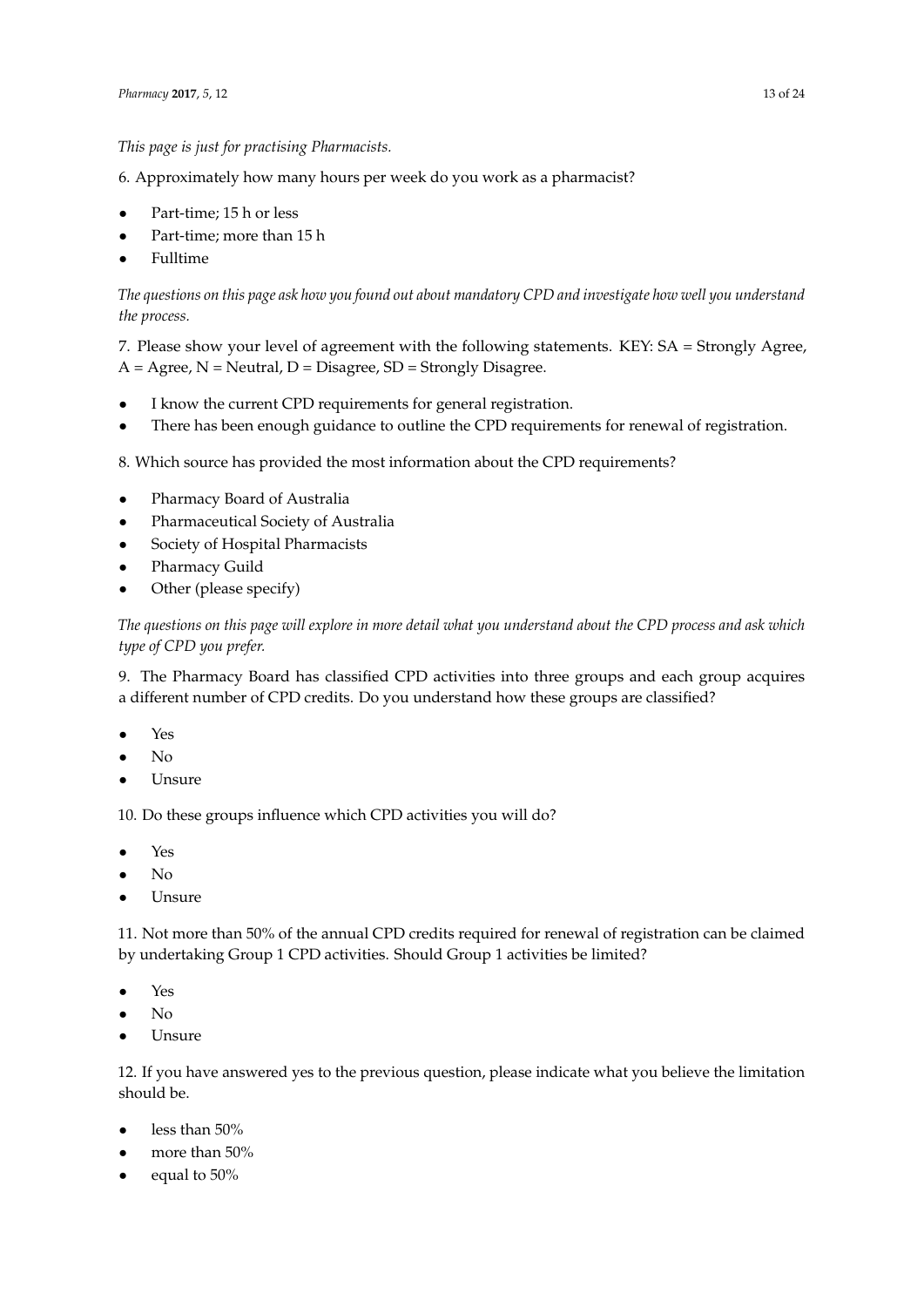13. For the following list of CPD activities, please give them a numerical rating between 1 and 5; with 1 indicating MOST preferred and 5 the LEAST preferred.

- Attend a lecture.
- Give a conference presentation.
- Complete an online interactive case study.
- Publish an article in a journal.
- Read a journal article.
- Complete a postgraduate education course.
- View an online lecture.
- Join the board of a local pharmacy committee.
- Read an online journal and complete the MCQ assessment.
- Attend an interactive workshop.
- Introduce a new professional service into your pharmacy.
- View an online interactive lecture.

14. Do you know how to undertake selfdirected learning as part of a structured learning plan?

- Yes
- $N_{\Omega}$
- Unsure

15. Are you using self-directed structured learning plans to guide your CPD activities?

- Always
- Often
- Sometimes
- Never

16. Did you use self-directed structured learning plans before national mandatory CPD was introduced?

- Always
- Often
- **Sometimes**
- Never

17. Are you recording CPD activities in the correct format required for audit?

- No
- Yes
- Don't know

18. Continuing professional development can also be known as continuing education.

- No
- Yes
- Don't know

*The last few questions on this page investigate how you acquire CPD credits.*

19. Please show your level of agreement with the following statements. KEY: SA = Strongly Agree,  $A = \text{Agree}, N = \text{Neutral}, D = \text{Disagree}, SD = \text{Strongly Disagree}$ 

Since CPD became mandatory, I have increased my number of annual CPD activities.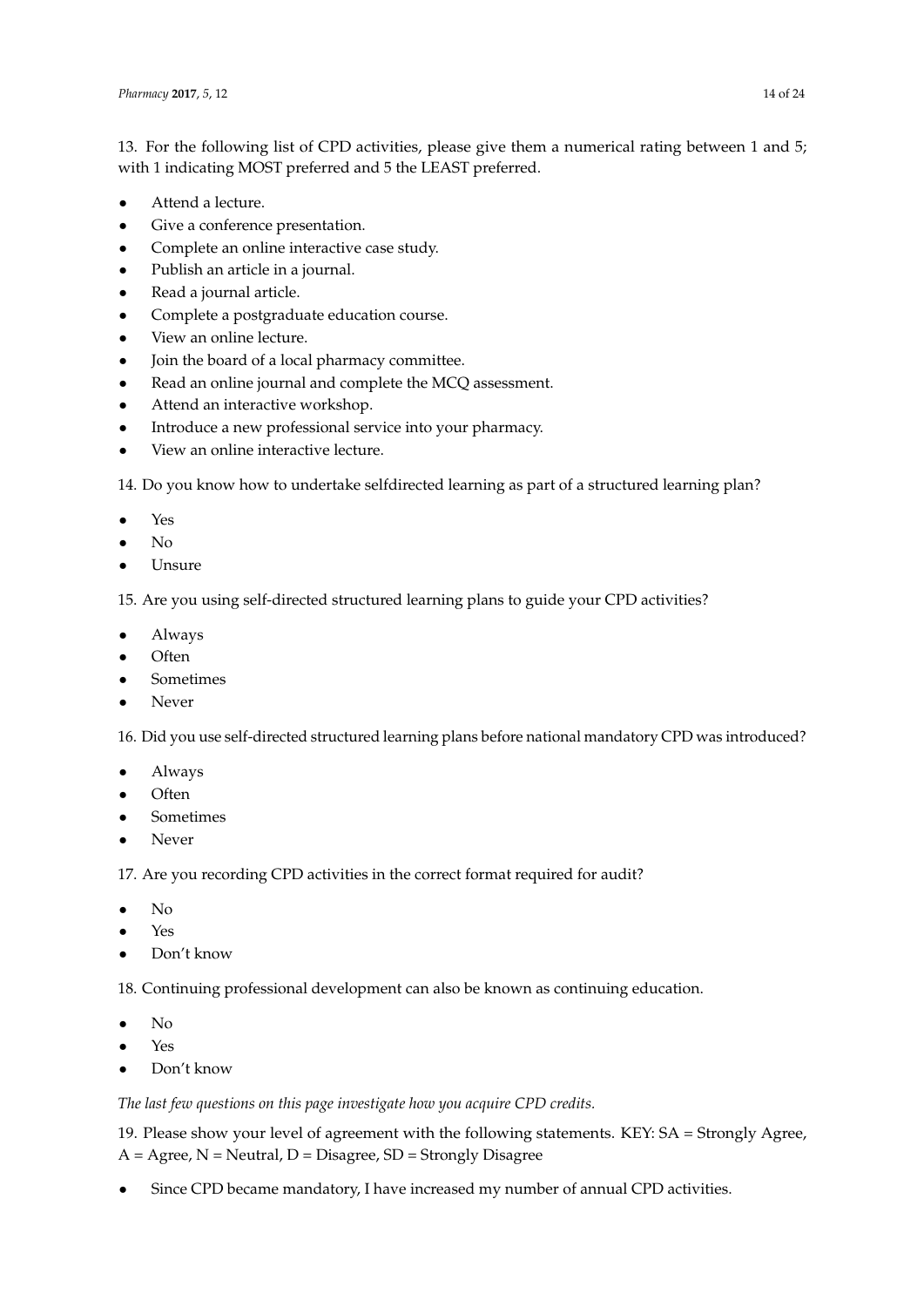- Since CPD became mandatory, I have participated in a wider variety of CPD activities.
- It will be difficult for me to acquire 40 CPD credits annually.

20. Which of the following make it difficult for you to acquire CPD credits? Tick more than one box if required.

- I have no difficulties in acquiring CPD credits
- Workload
- Unsure what to do.
- Time constraints
- Access to Continuing Education events
- Cost
- Other (please specify)

21. Describe the main difficulty (if any) to obtaining your annual CPD credits.

- 22. Why is this challenging for you?
- 23. What has helped you to acquire your annual CPD credits?
- 24. Are you a member of a professional organisation?
- Yes
- No

25. If you answered 'yes' to the previous question, please state which professional organisation(s) you are a member of.

*This now ends the survey on CPD. Thank you for participating.*

If you would like to be entered into the prize draw then answer 'Yes' to the next question, otherwise answer 'No' to finish the survey.

26. Would you like to be entered into our prize draw? Two participants will be selected to win a \$50 Coles/Myer voucher?

- Yes please
- No thanks

Please enter your e-mail address in the text box and we will contact you if you are selected in the draw.

27. Please note that your e-mail address will be used for the purpose of this draw only and it will be deleted immediately after the winners are selected.

# <span id="page-14-0"></span>**Appendix Survey 2 Questions**

Demographics

- 1. Age:
- 2. Sex M/F:
- 3. Single Professional Organisation you most closely identify with . . . . . . . . . . . . . . . . . . . . . . . .
- 4. Location (Post code of workplace) (Optional):
- 5. ITP Provider (Optional): PSA Guild NAPE Other . . . . . . . . . . . . . . . . . .
- 6. University of Study (Optional): . . . . . . . . . . . . . . . . . . . . . . . . . . . . . . . . . . . . . . . . . . . . . . . . . . . . . .
- 7. Prior Study/Other Qualifications:
- 8. Registered Pharmacist: YES/NO (\* If NO go to Q 11)
- 9. Years of Practice:  $1-2 \square 2-5 \square 5-6 \square 6-10 \square 10-15 \square 15+ \square$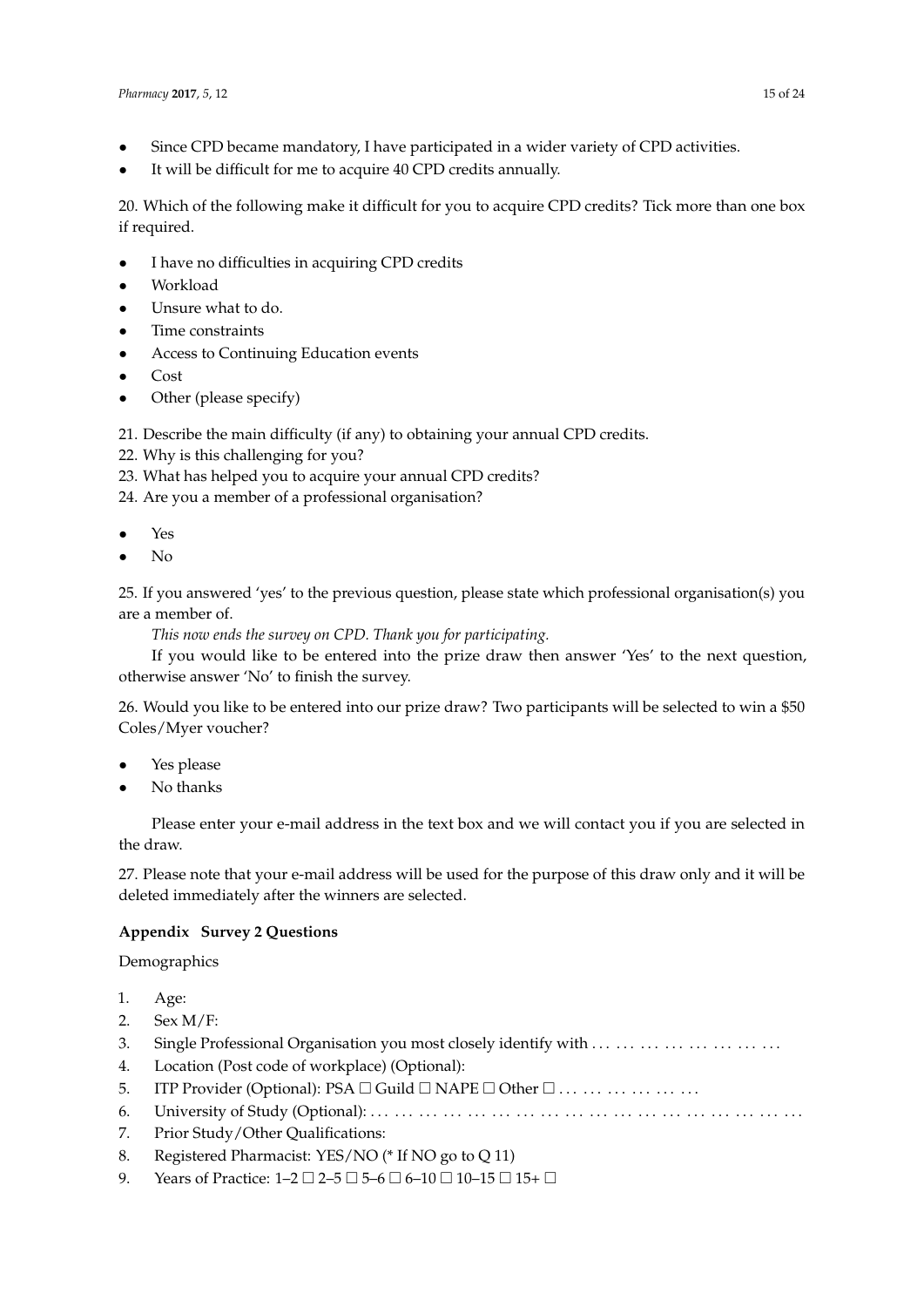- 10. Currently practising: YES/NO (\* If NO go the Q11)
- 11. Area of Practice Academia  $\Box$  Hospital  $\Box$  Community  $\Box$  Other  $\Box$
- 12. Hours/week (paid) . . . . . . . . . . . . . . . . . . . . . . . . . . .

### Survey

13. I am familiar with the following documents/resources;

| Standards/Framework                                                       | Strongly<br>Agree | Agree | Unsure Disagree | Strongly<br><b>Disagree</b> |
|---------------------------------------------------------------------------|-------------------|-------|-----------------|-----------------------------|
| National Competency Standards Framework for<br>Pharmacists in Australia   |                   |       |                 |                             |
| Professional Practice Profile for Initial Registration<br>as a Pharmacist |                   |       |                 |                             |
| <b>Australian Oualifications Framework</b>                                |                   |       |                 |                             |
| Science, Vet, Health Threshold Learning Outcomes                          |                   |       |                 |                             |
| OLT Pharmacy Threshold Learning Outcomes                                  |                   |       |                 |                             |

For the remainder of the survey the Competency Standards Framework for Australian Pharmacists will be referred to as the Competency Standards.

- 14. Do you know what the Competency Standards are? YES/NO/UNSURE
- 15. Can you describe these in your own words? YES/NO/UNSURE
- 15a) Description . . . . . . . . . . . . . . . . . . . . . . . . . . . . . . . . . . . . . . . . . . . . . . . . . . . . . . . . . . . . . . . . . . . . .
- 16. Have you accessed the Competency Standards document? YES/NO/UNSURE
- 16a) If YES; Format used; Hard Copy  $\Box$  Online  $\Box$  Both  $\Box$  Unsure  $\Box$
- 16b) If YES; How often? Nil  $\Box$  Once  $\Box$  Twice  $\Box$  Weekly  $\Box$  Monthly  $\Box$
- 17. Do you think the Competency Standards are relevant to you now? YES/NO/UNSURE
- 18. Do you think the Competency Standards will be relevant to you in the future? YES/NO/UNSURE
- 19. Do you refer to the Competency Standards to compile your CPD? YES/NO/UNSURE
- 19a) Can you describe any Barriers?

. . . . . . . . . . . . . . . . . . . . . . . . . . . . . . . . . . . . . . . . . . . . . . . . . . . . . . . . . . . . . . . . . . . . . . . . . . . . . .

- . . . . . . . . . . . . . . . . . . . . . . . . . . . . . . . . . . . . . . . . . . . . . . . . . . . . . . . . . . . . . . . . . . . . . . . . . . . . . .
- 19b) Can you think of any Enablers?

. . . . . . . . . . . . . . . . . . . . . . . . . . . . . . . . . . . . . . . . . . . . . . . . . . . . . . . . . . . . . . . . . . . . . . . . . . . . . . . . . . . . . . . . . . . . . . . . . . . . . . . . . . . . . . . . . . . . . . . . . . . . . . . . . . . . . . . . . . . . . . . . . . . . . . . . . . . .

- 20. Do you refer to the Competency Standards to chart your own progress? YES/NO/UNSURE
- 20a) If YES; How many times did you refer to the competency standards throughout the year? Nil  $\Box$  Once  $\Box$  Twice  $\Box$  Weekly  $\Box$  Monthly  $\Box$
- 21. How do you use the competency standards currently?
	- (a) Construct CPD Plan
	- (b) Tick the box at registration
	- (c) Reference
- 22. How do you track your CPD currently?
	- (a) ePortfolio
	- (b) PSA Website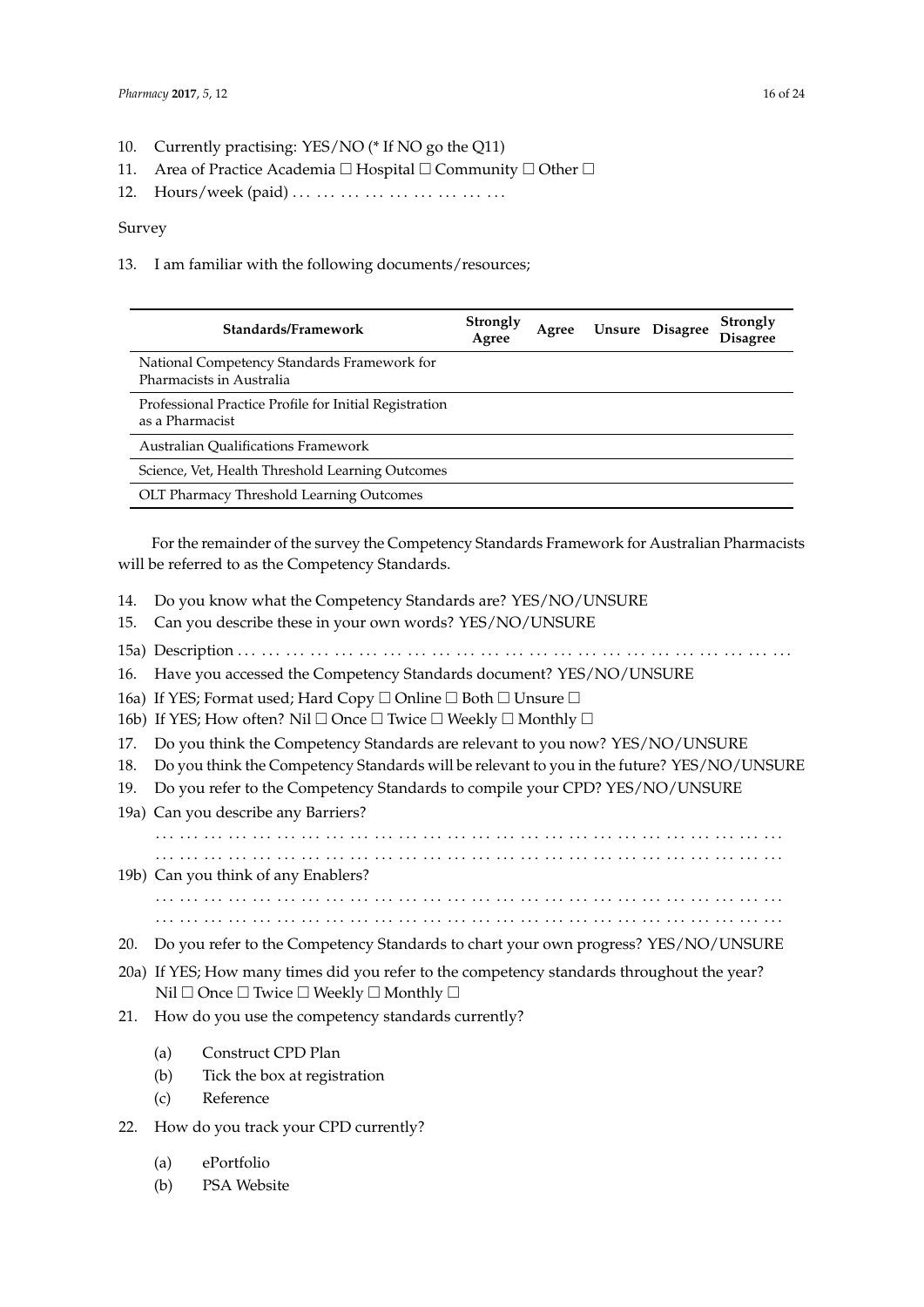- (c) Excell doc
- (d) AuspharmList
- (e) Other  $\dots \dots$
- 23. In your own experience as a student, do you feel the Competency Standards were introduced to students in the undergraduate or masters programs? YES/NO/UNSURE
- 23a) Please feel free to add a comment:
- 24. In your own experience as an intern, do you feel the Competency Standards informed the intern training program you participated in? YES/NO/UNSURE
- 24a) Please feel free to add a comment:
- 25. Do you think your current students are familiar with the Competency Standards? YES/NO
- 26. The following statements refer to various aspects of your practice. I am most interested in obtaining your candid opinions to these statements. Please choose one of five possible responses for each statement about continued competency:

| Ouestion                                                                                              | Strongly<br>Agree   | Agree | Unsure Disagree | Strongly<br><b>Disagree</b> |
|-------------------------------------------------------------------------------------------------------|---------------------|-------|-----------------|-----------------------------|
| I can maintain an acceptable standard of practice<br>without attending continuing education programs. |                     |       |                 |                             |
| Continuing education such as self-study or<br>seminars is essential for my work.                      |                     |       |                 |                             |
| My daily practice is all the continuing education<br>I need.                                          |                     |       |                 |                             |
| I would attend continuing education seminars<br>only if they were required for re-licensure.          |                     |       |                 |                             |
| Continuing education is of little importance to<br>my practice.                                       |                     |       |                 |                             |
| My practice would suffer if I did not attend<br>continuing education programs.                        |                     |       |                 |                             |
|                                                                                                       | $A = 1 - 1$ $A = 1$ |       |                 |                             |

Adapted from [\[47\]](#page-23-11).

#### <span id="page-16-0"></span>**Appendix Social Media Comments**

**Pharmacy News** (Tessa Hoffman). *Most pharmacists in breach of new CPD rule*. (10 comments) 22 August 2016. Accessed on 23 December 2016 at [http://www.pharmacynews.com.au/news/latest](http://www.pharmacynews.com.au/news/latest-news/most-pharmacists-in-breach-of-new-cpd-rule)[news/most-pharmacists-in-breach-of-new-cpd-rule.](http://www.pharmacynews.com.au/news/latest-news/most-pharmacists-in-breach-of-new-cpd-rule)

Probably because it is a useless process that has been poorly outlined and explained by the Pharmacy Board. PSA has a CPD planning tool which is laborious and unhelpful. Yet they tell us if we don't use it, we're probably doing it wrong.

Surely we all do CPD that is relevant to our practice, or to practice that we're interested in moving into. Why would we waste our time doing anything else?

We have no time and no motivation for CPD plans, especially since it is all for a pay-packet that we could get at the local supermarket.

For soooo many to not understand means it hasn't been explained very well at all!!!!

The Guild's MYCPD is still developing a tool so that's part of my reasoning of not having a plan as yet .... not going to do the process twice, don't have the time and don't get paid for it .... hard enough to make a buck as it is!!

That's because it is nonsense. I refuse to write a plan and will continue to study and read what takes my fancy or I feel needs refreshing. It's [a] fluid thing—i.e., meet [a] patient with a certain condition and research it.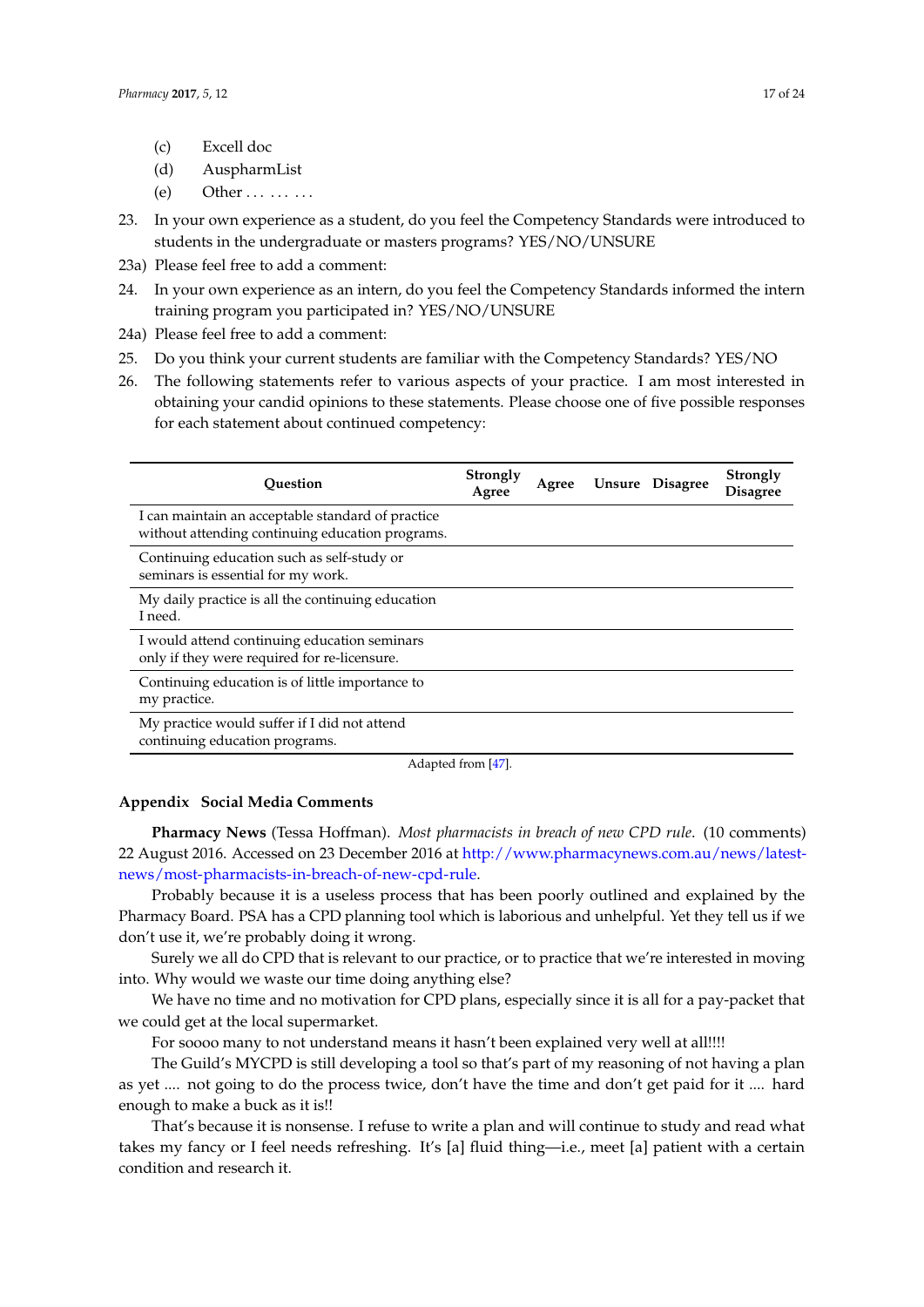Attend a conference that takes my fancy. Do a post graduate uni course that presents itself. It's not planned but adjusted to need in an environment of continual learning. Whoever comes up with this crap needs a life and to stop finding more crap for us to do instead of helping patients.

I mean who seriously has the time to sit down and plan their CPD footprint for the next 12 months. Get a life people. I'll take the fine any day. It's not like my \$25/hr job is that great anyway. Worse comes to worse I'll just get a job at Bing Lee.

Seems that our regulators have run out of good and worthwhile things to do—and run out of people to annoy all at the same time. Someone or some committee must have needed to justify their ongoing employment. Thus a further load of regulatory bs has been added to that which already exists.

Having worked through the PSA "tool" and having developed a "plan" I am in the compliant 10% and am happy to have given assorted regulators and software "tool" developers something to do for the time being but I wonder what new schemes are being dreamt up to bother us next year and in years to come

That approx. 90% appear not to be compliant tends to demonstrate that the CPD plan and the PGA and PSA tools are bad policy and not acceptable to the majority and that the whole "plan" concept needs to be re-evaluated for real life relevance

Now I assume that the regulators and software developers are actually being paid—unlike the rest of us who must do CPD in our own unpaid time and pay to attend courses etc.—so there's probably little realisation of the financial and social costs of CPD schemes as they apply to the profession as a whole—maybe there needs to be a cost/benefit study into CPD before any more regulatory schemes

When we develop an in-store promotion or a protocol to achieve a desired outcome we plan the event. We start with a need, weed out the non-essential elements and hone the process until we have a desired workable system. The CPD plan is nothing but an extension of that process. It is to ensure we develop in the best path possible so that we can deliver our knowledge, remain focused and enthused in our profession and not wander off on unproductive tangents. The only difficulty at the moment is the means to develop this, just as professional bodies are also still formulating, but we should be able to jots down personal guideline and ideas as we wait patiently for a definitive checklist or table. Good luck with yours. I realise how challenging it is as I believe that even though I have one, I need to continually monitor and work on it as situations and demands on my talents change.

I think a bigger concern is the current expectation for plan + CPD exceeds all other areas of allied health ... whilst getting paid less.

Anyone who has any clinical responsibility where there recommendation are held to account by medical teams does this automatically. It is not challenging it is a waste of time.

Actually I need sit down and partake in dribble. I learn, and study and do plenty of CPD but I don't waste time writing a plan. I don't feel lacking in any areas to plan. Things present themselves and it is only then you realise you don't know enough so you research it. If you see an interesting conference you do it, as CPD pops up on various websites you follow what takes your fancy. A course comes up that is relevant you do it, I don't waste time planning and documenting and fluffing about, I get on with it. I don't waste time recording interventions either as we do to many being in a medical centre and time is precious.

Over documentation and fakery are the nonsense bull dust of the modern world. Wasting time, money and intentions.

Some people might operate that way and it works for them but for me I feel like screaming every time a new rule is introduced to complicate life.

No time for this kind of craps. I have my own plan in my head. I don't need to write it down as proof to show the board. Pharmacists are not kids and the Board is not our parents. I don't waste my time that I can use to treat my patients. At home, I need time for my family. Otherwise, my wife would divorce me. Believe it or not, it is true. Will the Board pay me the divorce fee? If not, then leave all pharmacists alone. With only \$25 an hour, don't ask too much from pharmacists. Otherwise, everyone will quit and work for Aldi or BingLee. Same money, but less responsibilities and less crap.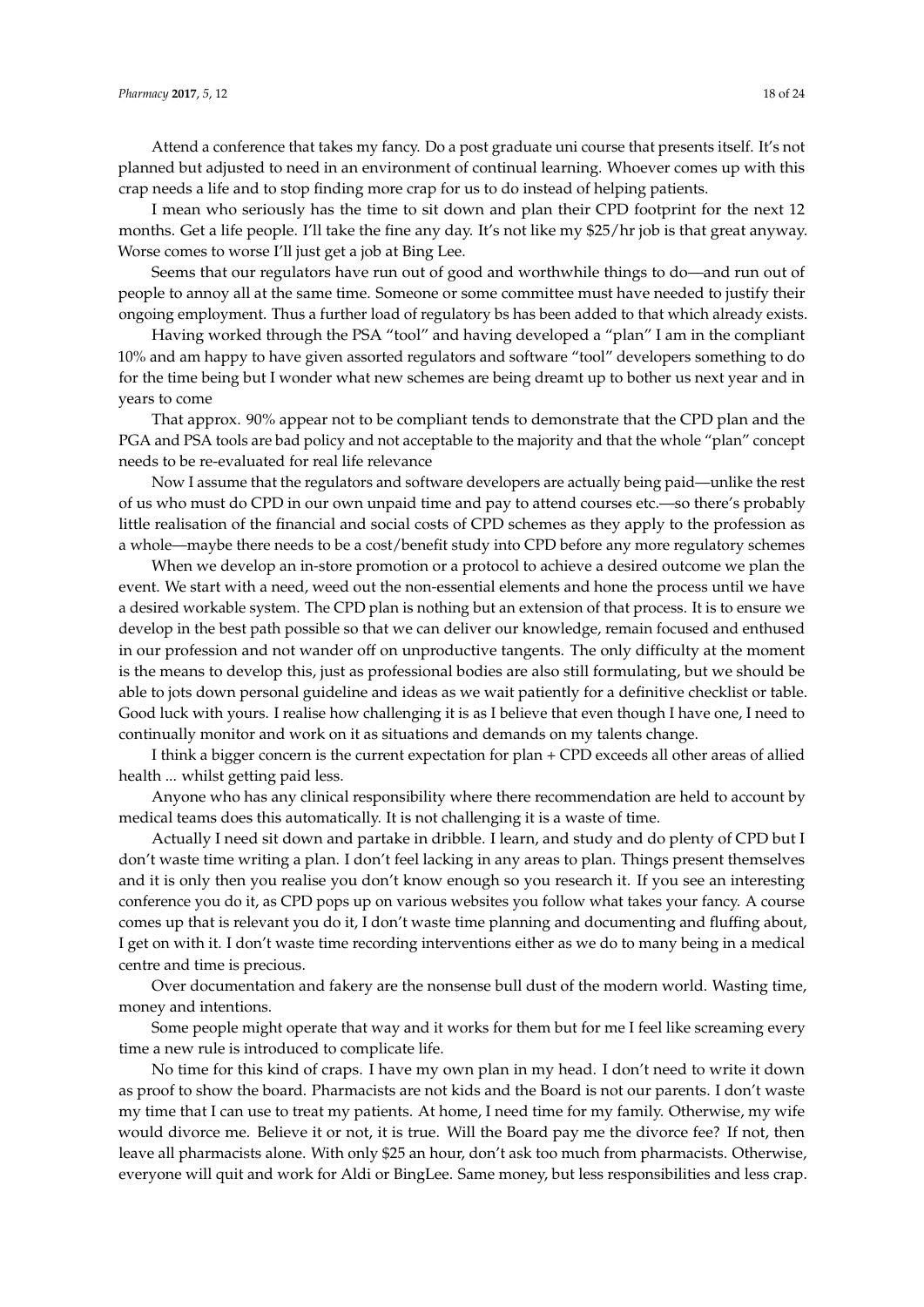**Pharmacy News** (Tessa Hoffman) *Six things to know about your CPD plan*. (22 Comments) 23/08/2016. Accessed on 23/12/2016 at [http://www.pharmacynews.com.au/news/latest-news/six](http://www.pharmacynews.com.au/news/latest-news/six-things-to-know-about-your-cpd-plan)[things-to-know-about-your-cpd-plan.](http://www.pharmacynews.com.au/news/latest-news/six-things-to-know-about-your-cpd-plan)

When did Intern supervising get taken off? If that's the case, I have a lot of hours to do in the next month.

The template is headed 'Plan/Record'. Are we required to make a record of the past year or a plan for the next year?

Seriously, could there be any more work they want to load on us for the measly \$27/hr???!!! I can get that wage at Aldi without all this headache.

Pharmacy is a dead end job!!! Get out while you can.

I really find this ridiculous—I refuse to write a plan. Do they not realise people will write what ever and just dribble in then go about what they do normally anyway? Just like QCPP? All words and fluff and no substance.

I do so much CPD more than I do work actually and spend considerable money on it. I refuse to write a plan. It's ridiculous. I can now either lie like most people will or send a copy of my new postgraduate degree and say this should bloody cover it. It makes my blood boil. I think everyone should refuse. They can't deregister us all

Absolutely agree. I doubt that anyone who actually works full time in the profession was involved in the development of this rubbish.

No, I don't think I'll be doing this. Undertake and record my mandated yearly points, that's what I'll do.

How do you decide what CPD to do? Is it anything that is timely and convenient, or to fill gaps in your knowledge and skills?

Thanks to HMR caps, expensive CPD events/post grad courses were the first thing I culled despite their clinical relevance and profession expansion. Clinical knowledge and practice is not monetarily rewarded, nor is it recognised by the PGA, AACP, PSA in terms of career expansion .... so why put any time and money into it?

Knowledge is power. And that can bring rewards. Think for example about the pilot sites for health care homes announced yesterday. How will practices choose a pharmacist to be part of the HC home? It will be based on your reputation and capacity to contribute to the team. They will be looking for pharmacists with a high level of clinical knowledge.

No, it will be decided as all these things are by informal networks between Pharmacy owners and GP practices. Employee Clinical Pharmacist input = Zero

Knowledge is power, at least in most industries. Absolutely reputation will help you gain a position such as this. However, I'm not holding my breath regarding the HC homes until I see the remuneration offered. Only then can we gauge how the government values clinical pharmacist input. With HMRs being one of the most valuable services available...culling them to me sends a pretty clear message. This move was met with very little resistance from all pharmacy bodies (including accreditation bodies) which sends an even bigger message. This would not have happened in any other industry. So it would appear clinical knowledge gives you very little power where it matters most.

On a side note anyone know the role of the AACP? They didn't release a position statement when the caps were announced. Their fees haven't decreased since the caps. All I can see is that they release an occasional newsletter and email regarding upcoming expensive CPD programs they are holding to receive more money (I'm yet to see a medical consultant on the list of speakers, who often offer far greater insight into medication use in their field than a pharmacist).

The only thing Pharmacy owners ever ask prospective Pharmacist employees is how many scripts can you dispense per hour. No one cares about your clinical skills or knowledge nor is it reflected in the Pharmacy award which has become not only the legal minimum but the de facto pay rate for many.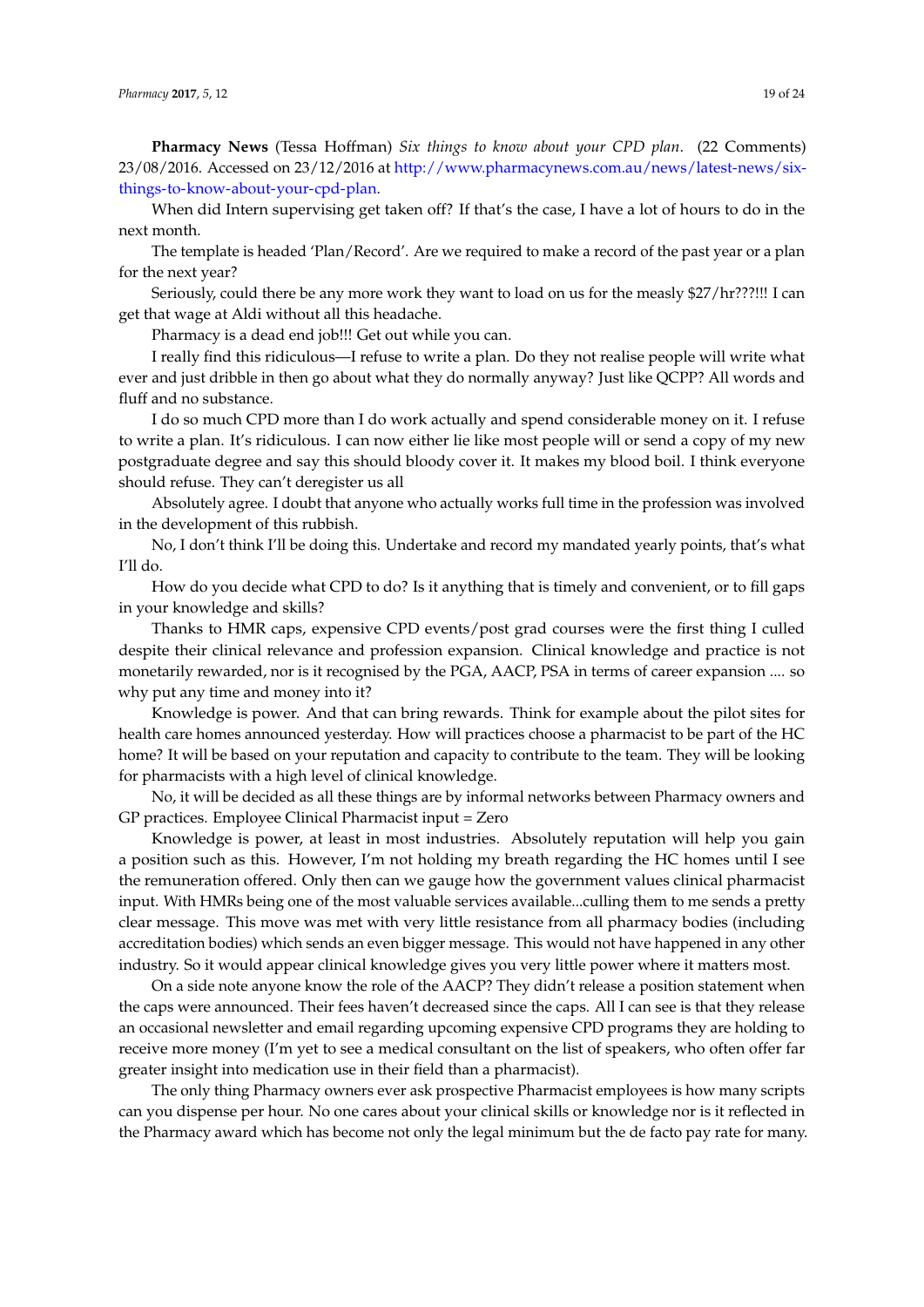I never, ever, ever do the business-related CPD. It has SFA to do with my practice as a pharmacist and to be frank is insulting that it is scored the same in terms of development in learning about a new drug class, treatment regimen, or health topic.

If I come across a topic I feel I don't know enough about—that's my CPD. Hard to plan and map that, because like Uncle Don said "There's things you know you don't know, and there's things you don't know you don't know".

That is what people will do regardless—they will just pretend to plan it at the end of the year. I also feel you don't know what you want to learn until you realise you don't know it—then you immediately rectify the situation. Such as coming across a drug or a condition you need to know about but don't. You don't plan to study it later in the year to open google and get to it. You target your CPD to your interests and practice anyway.

I understand some people might like to operate that way but for me, useless meaningless paperwork I will not partake of.

Those that are not keeping will not change their practice either—They will just lie.

I do CPD based on (admittedly, self-ID'd) knowledge gaps. Personal and family commitments mean that for me a plan is too constricting (ie. do x at time y), and sometimes things that I thought I needed to study two months ago don't actually require the active study I thought they did because of the passive intake of information (like Zika for instance—bits and pieces over months complete the picture, rather than a block of time to swot the subject). I'm taking a calculated risk and if I'm audited that's fine, that's the game.

**Pharmacy News** (Tessa Hoffman) *Pharmacists Lash Out* (16 Comments), 24/8/2016. Accessed on 23 December 2016 at; [http://www.pharmacynews.com.au/news/latest-news/pharmacists-lash-out](http://www.pharmacynews.com.au/news/latest-news/pharmacists-lash-out-against-new-cpd-rule)[against-new-cpd-rule.](http://www.pharmacynews.com.au/news/latest-news/pharmacists-lash-out-against-new-cpd-rule)

All it will do is make people consider what the most relevant training is for them .... and then make them reconcile that against competency standards. And then make them document what they did. And then make them document how it changed their practice. No, that won't be time consuming at all ....

Why can't pharmacy just go back to voluntary CPD? Instead of this "Big Brother with the Big (deregistration) Stick" approach.

Umm, I just made my plan; "Get to 40 CPD points" Isn't that sufficient?

I think this the ultimate "nanny" phenomena. If we accrue 40 points, subject finished requirements met. If you can't meet the 40 points without a plan you shouldn't be a registered pharmacist "GO HARD OR GO HOME".

Anyone with any level of clinical accountability who is not actively seeking to fill knowledge gaps and expand should not be practicing. Direct HMR referrals uncapped would assist with this over "CPD plans" ... call itself auditing by GPs. Written plans are useless. Most will be completed in hindsight based on what was completed earlier in the year.

As pharmacy continues to get raped this plan is ridiculous! CPD is expensive and time consuming as it is. Accredited pharmacists need to complete 60 CPD points .... can only see 20 patients a month and now require a plan! What a joke!!!!

Here's perspective physio CPD is 20 hours a year

Since we are scientists and deal with evidence-based therapies, can AHPRA or the Pharmacy Board provide us with studies that prove that pharmacists with a CPD plan perform better or are more up to date than those who don't have a CPD plan?

Time and time again we see examples of how some moron trying to justify their salary and position on the board come up with some stupid idea that gets supported by other idiots who think they are actually more important than they really are. The new requirement for a compulsory CPD plan is yet another example.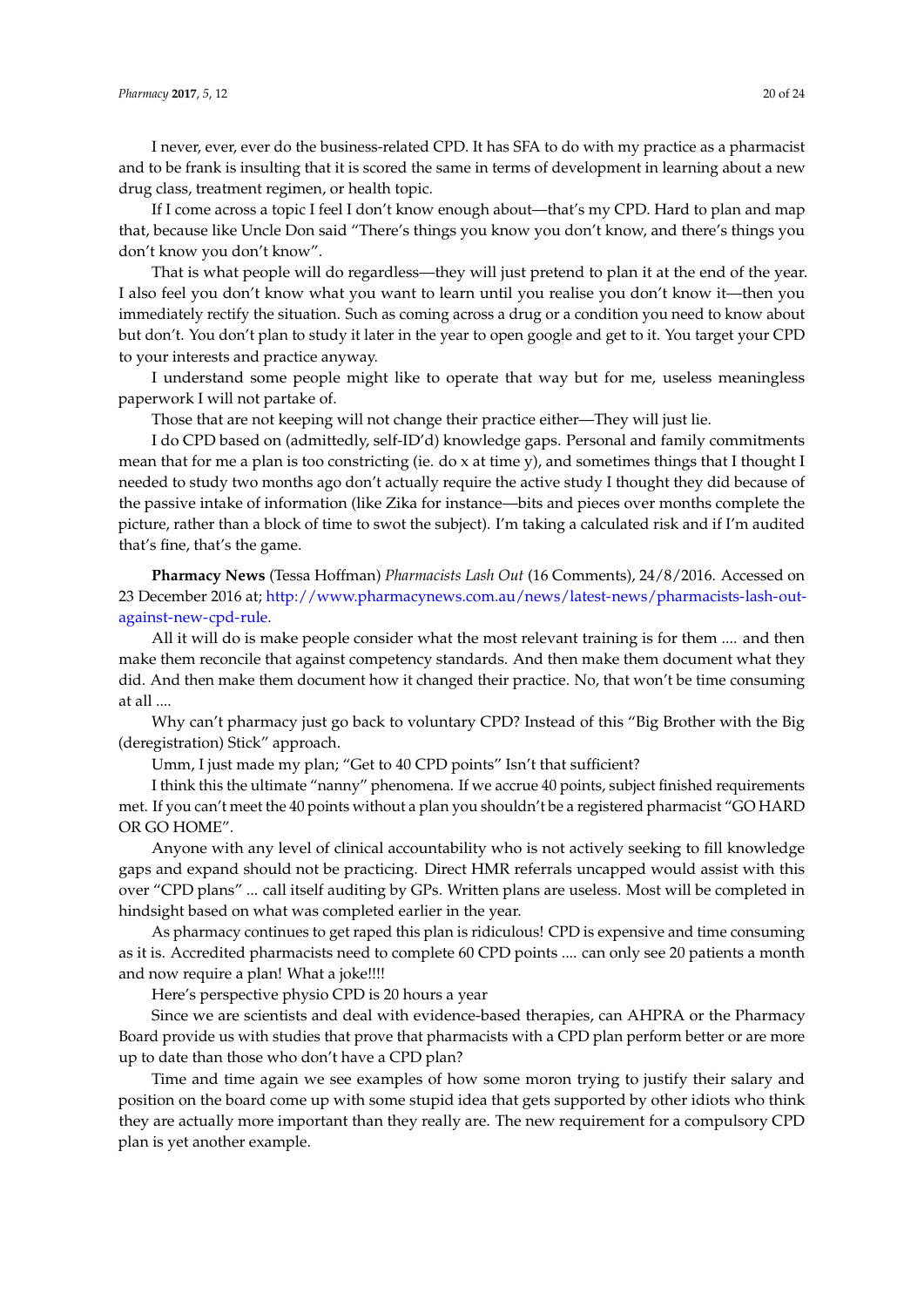I've yet to meet one pharmacist who believes in the idea who doesn't have some other agenda they're working on (e.g., seeking a position on the board or some academic position because they themselves can't stand working in community pharmacy anymore).

All the negative comments from other readers to date will as usual be ignored. The point that our pay is a joke is always rebutted with the argument that we should be happy to be working at all or that we are lucky to be in a respected job. Well I've got news for you—pharmacy is definitely not what it used to be. The only people I feel worse for are the pharmacy assistants who work their backsides off for the lowest pay rates in the country.

We are all expected to perform a lot more for a lot less these days and sell out our dignity in the process (e.g., Generic substation/"value plus", discount pharmacy models, etc.). This is apparently the better working standard that is the trade-off for the low pay we're expected to be content with.

Back to the compulsory CPD plan debate—it won't achieve anything other than waste pharmacists' time. The idiot who drafted it will somehow put a spin on it with fancy stats to indicate how it will improve pharmacy practice but it will be a lie. Every pharmacist I've spoken to has indicated that if push comes to shove and they have to do it the only way they can draw up a plan is in retrospect i.e., do the compulsory CPD during the year to get the points then work backwards to come up with a plan. How else could it work if you don't even know what CPD activities are available at the start of the year? So if most pharmacists are planning to come up with the plan in this way how does it achieve anything other than waste all our valuable time. And while on the topic of time could someone please work out what our actual hourly rates are after factoring in all the hours we spend on compulsory CPD as well as the money spent to attend activities, pay for annual registration, professional indemnity insurance, and so on and so on.

Pharmacy is the joke among all university studied professions!

Year after year I see disillusioned young men and women come out into the pharmacy workforce regretting their choice of career.

For myself I only work in pharmacy on weekends because the penalty rates (while they still exist) at least make it bearable. I have a second job in another industry during the week so that I can maintain a half decent lifestyle otherwise I would fall below the poverty line like all our poor pharmacy assistants.

I'm a casual locum ......... I'm stuffed if I can satisfy the Boards multi-level requirements in their "PLAN" ....... I have had no problem obtaining 100 plus Points annually since CPD started, you can't tell me I'm not trying!!

CPD's should only be used as a punishment system for pharmacists who have demonstrated negligent practices. Everyone else has demonstrated that the knowledge they acquired studying to become b a pharmacist or due to their experience as being a pharmacist is sufficient enough for the health care needs of their workplace and demographic.

I do believe we need to keep up-to-date and do a lot of CPD to [keep] up to speed and because I like to learn but these plans are just bull shittery concocted up by some numpty with ocd.

The board is dreaming if they think their \$26 pharmacists will spend a single minute on this rubbish. Hell being deregistered could be a blessing in disguise. You'll probably earn more elsewhere anyways.

No time for this kind of crap. I have my own plan in my head. I don't need to write it down as proof to show the board. Pharmacists are not kids and the Board is not our parents. I don't waste my time that I can use to treat my patients. At home, I need time for my family. Otherwise, my wife would divorce me. Will the Board pay me the divorce fee? If not, then leave all pharmacists alone. With only \$25 an hour, don't ask too much from pharmacists. Otherwise, everyone will quit and work for Aldi or BingLee. Same money, but less responsibilities and less craps.

If the board has time to audit pharmacists regarding the CPD plan, I am wondering why they don't audit Chemist Warehouse for compliance of Pharmacy Standards? Pharmacists in Chemist Warehouse don't counsel patients at all. It is not their fault, but the fault of the founders of Chemist Warehouse.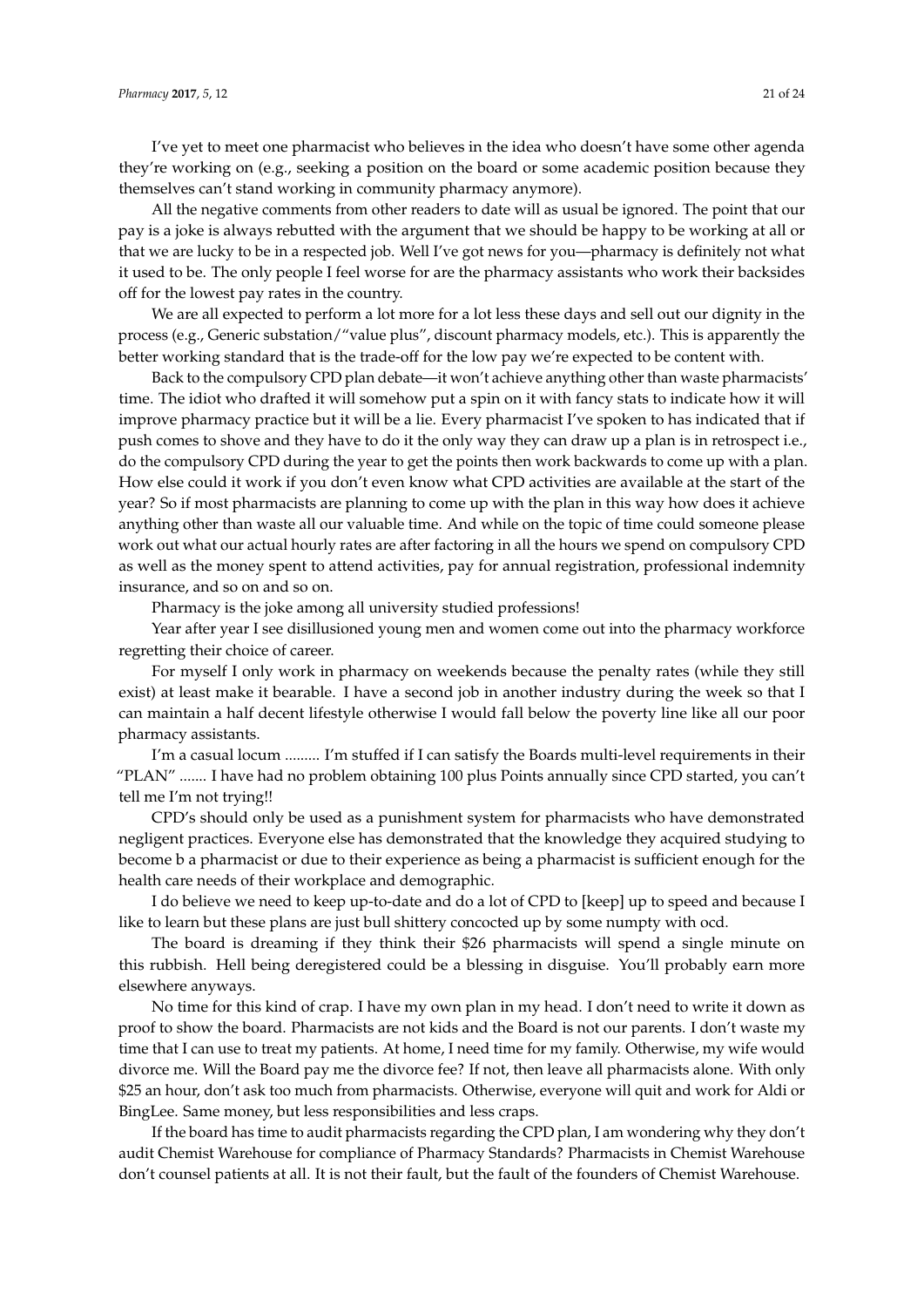Pharmacists with no CPD plan do not cause any harm to patients, but Chemist Warehouse giving out medications without counseling would cause harm.

I myself don't have time to write down the CPD plan. I won't do it until the Board provide proof that all other pharmacists have the plan. I have the same plan as "Ain't nobody got time for dat" in this forum, namely: Get to 40 CPD points. Simple!!!

**AJP.com.au** (Sheshtyn Paola) *Pharmacy Board responds to CPD plan uproar* (7 Comments), 29/08/2016. Accessed on 23/12/2016 at [https://ajp.com.au/news/pharmacy-board-responds-cpd](https://ajp.com.au/news/pharmacy-board-responds-cpd-plan-uproar/)[plan-uproar/.](https://ajp.com.au/news/pharmacy-board-responds-cpd-plan-uproar/)

Can I point out that a plan is personal to you and your circumstances. It can be simple or complicated and you sure don't need a workshop to make one. I'm pretty sure you are not going to be marked on it! Bit of common sense needed in this discussion.

Exactly, it's mindless busy work.

The revised registration standards and CPD guidelines followed a rigorous public consultation process

I agree that we were informed early enough of the need to have a CPD plan, however I strongly dispute the suggestion that this followed a "rigorous consultation process". Who exactly was consulted. I certainly wasn't, nor was I aware that there was a consultation process.

Bureaucratic time wasting. Next they'll have us write a protocol for attending CPD events, requiring a plan on where we sit, when we started sitting and how it impacted our learning by sitting in that spot.

SHPA also has a package of material to support members prepare a learning plan—including an online presentation that explains in detail how to develop a learning plan and competency grids for a range of pharmacist roles.

#### **References**

- <span id="page-21-0"></span>1. Nash, R.; Chalmers, L.; Brown, N.; Jackson, S.; Peterson, G. An international review of program wide use of competency standards in pharmacy education. *Pharm. Educ. J.* **2015**, *15*, 131–141.
- <span id="page-21-1"></span>2. National Competency Standards Framework for Pharmacists in Australia. 2010. Available online: [http:](http://www.psa.org.au/supporting-practice/national-competency-standards) [//www.psa.org.au/supporting-practice/national-competency-standards](http://www.psa.org.au/supporting-practice/national-competency-standards) (accessed on 30 January 2015).
- <span id="page-21-2"></span>3. Pharmaceutical Society of Australia. Professional Practice Standards. 2010. Available online: [https://www.](https://www.psa.org.au/supporting-practice/professional-practice-standards) [psa.org.au/supporting-practice/professional-practice-standards](https://www.psa.org.au/supporting-practice/professional-practice-standards) (accessed on 12 June 2016).
- <span id="page-21-3"></span>4. Australian Commission on Safety and Quality in Health Care. National Safety and Quality Health Service Standards. 2012. Available online: [https://www.safetyandquality.gov.au/our-work/accreditation](https://www.safetyandquality.gov.au/our-work/accreditation-and-the-nsqhs-standards/resources-to-implement-the-nsqhs-standards/#NSQHS-Standards)[and-the-nsqhs-standards/resources-to-implement-the-nsqhs-standards/#NSQHS-Standards](https://www.safetyandquality.gov.au/our-work/accreditation-and-the-nsqhs-standards/resources-to-implement-the-nsqhs-standards/#NSQHS-Standards) (accessed on 22 February 2017).
- <span id="page-21-4"></span>5. Ryan, J. Continuous professional development along the continuum of lifelong learning. *Nurse Educ. Today* **2003**, *23*, 498–508. [\[CrossRef\]](http://dx.doi.org/10.1016/S0260-6917(03)00074-1)
- <span id="page-21-6"></span>6. Rouse, M.J. Continuing professional development in pharmacy. *Am. J. Health Syst. Pharm.* **2004**, *61*, 2069–2076. [\[PubMed\]](http://www.ncbi.nlm.nih.gov/pubmed/15509129)
- 7. Driesen, A.; Verbeke, K.; Simoens, S.; Laekeman, G. International Trends in Lifelong Learning for Pharmacists. *Am. J. Pharm. Educ.* **2007**, *71*, 52. [\[CrossRef\]](http://dx.doi.org/10.5688/aj710352) [\[PubMed\]](http://www.ncbi.nlm.nih.gov/pubmed/17619652)
- <span id="page-21-5"></span>8. Meštrović, A.; Rouse, M.J. Pillars and Foundations of Quality for Continuing Education in Pharmacy. Am. J. *Pharm. Educ.* **2015**, *79*, 45. [\[CrossRef\]](http://dx.doi.org/10.5688/ajpe79345) [\[PubMed\]](http://www.ncbi.nlm.nih.gov/pubmed/25995520)
- <span id="page-21-7"></span>9. Konstantinides, G. Continuing Professional Development: The role of a regulatory board in promoting lifelong learning. *Innov. Pharm.* **2010**, *1*, 14.
- <span id="page-21-8"></span>10. Institute of Medicine. Redesigning Continuing Education in the Healthcare Professions. 2009. Available online: [http://www.policymed.com/2009/12/institute-of-medicine-redesigning-continuing](http://www.policymed.com/2009/12/institute-of-medicine-redesigning-continuing-education-in-the-health-professions.html)[education-in-the-health-professions.html](http://www.policymed.com/2009/12/institute-of-medicine-redesigning-continuing-education-in-the-health-professions.html) (accessed on 13 January 2017).
- <span id="page-21-9"></span>11. Siemens, G. Connectivism: A Learning Theory for the Digital Age. Available online: [http:](http://er.dut.ac.za/bitstream/handle/123456789/69/Siemens_2005_Connectivism_A_learning_theory_for_the_digital_age.pdf?sequence=1&isAllowed=y) [//er.dut.ac.za/bitstream/handle/123456789/69/Siemens\\_2005\\_Connectivism\\_A\\_learning\\_theory\\_](http://er.dut.ac.za/bitstream/handle/123456789/69/Siemens_2005_Connectivism_A_learning_theory_for_the_digital_age.pdf?sequence=1&isAllowed=y) [for\\_the\\_digital\\_age.pdf?sequence=1&isAllowed=y](http://er.dut.ac.za/bitstream/handle/123456789/69/Siemens_2005_Connectivism_A_learning_theory_for_the_digital_age.pdf?sequence=1&isAllowed=y) (accessed on 22 February 2017).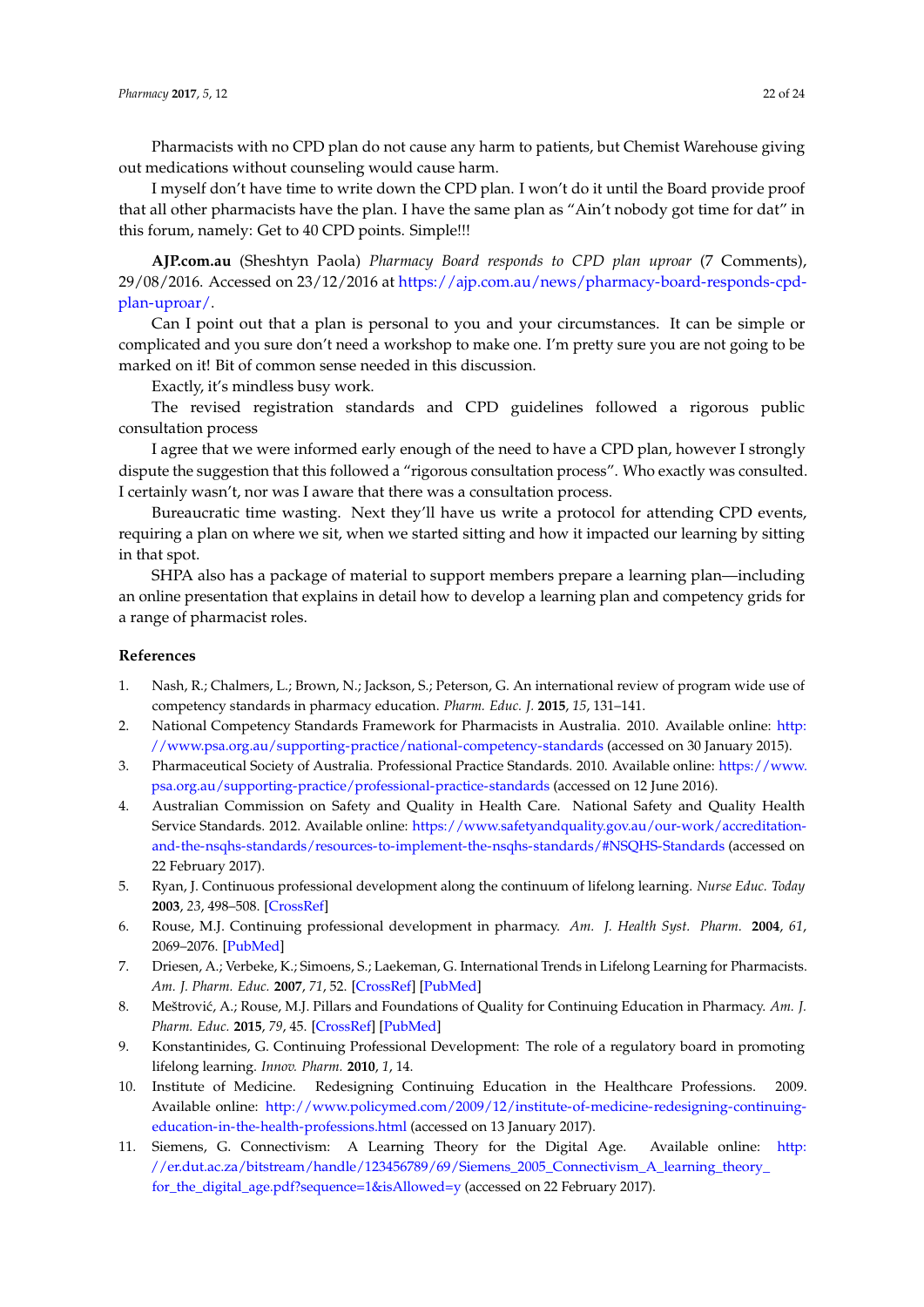- <span id="page-22-0"></span>12. Wiedenmayer, K.; Summers, R.S.; Mackie, C.A.; Gous, A.G.; Everard, M.; Tromp, D. *Developing Pharmacy Practice: A Focus on Patient Care: Handbook*; World Health Organization and International Pharmaceutical Federation: Hague, The Netherlands, 2006; p. 15.
- <span id="page-22-1"></span>13. Pharmacy Board of Australia. Guidelines on Continuing Professional Development. 2015. Available online: [http:](http://www.pharmacyboard.gov.au/News/2015-10-30-registration-standards.aspx) [//www.pharmacyboard.gov.au/News/2015-10-30-registration-standards.aspx](http://www.pharmacyboard.gov.au/News/2015-10-30-registration-standards.aspx) (accessed on 21 December 2015).
- <span id="page-22-2"></span>14. Kolb, D.A. *Experiental Learning: Experience as the Source of Learning and Development*; Kolb, D.A., Ed.; Prentice Hall: Englewood Cliffs, NJ, USA, 1984.
- <span id="page-22-3"></span>15. Pharmacy Board of Australia. Continuing Professional Development (CPD) FAQ. Available online: [http:](http://www.pharmacyboard.gov.au/Codes-Guidelines/FAQ/CPD-FAQ.aspx) [//www.pharmacyboard.gov.au/Codes-Guidelines/FAQ/CPD-FAQ.aspx](http://www.pharmacyboard.gov.au/Codes-Guidelines/FAQ/CPD-FAQ.aspx) (accessed on 9 December 2016).
- <span id="page-22-4"></span>16. Biggs, J.; Tang, C. *Teaching for Quality Learning at University: What the Student Does*, 4th ed.; McGraw-Hill Education: Berkshire, UK, 2011.
- <span id="page-22-6"></span>17. Harden, R.; Crosby, J.; Davis, M. AMEE guide No. 14: Outcome-based education: Part 1—An introduction to outcome education. *Med. Teach.* **1999**, *21*, 7–14.
- <span id="page-22-5"></span>18. Australian Government Department of Education and Training. *Higher Education Standards Framework (Threshold Standards)*; Australian Government Department of Education and Training: Canberra, Australia, 2015; pp. 4 and pp. 7–8.
- <span id="page-22-7"></span>19. Australian Pharmacy Council. Accreditation Standards for Pharmacy Programs in Australia and New Zealand. Available online: <http://pharmacycouncil.org.au/content/index.php?id=17> (accessed on 26 February 2015).
- <span id="page-22-8"></span>20. Jackson, D. *The Contribution of Work-Integrated Learning to Undergraduate Employability Skill Outcomes*; New Zealand Association for Cooperative Education: Hamilton, New Zealand, 2013; pp. 99–115.
- <span id="page-22-9"></span>21. Freudenberg, B.; Brimble, M.; Cameron, C.; MacDonald, K.L.; English, D.M. I am what I am: Am I? The development of self-efficacy through work integrated learning. *Int. J. Pedagog. Curric. (Sect. Int. J. Learn.)* **2013**, *19*, 177–192.
- <span id="page-22-10"></span>22. Wilkens, S.; Tucci, J. Group Project—Learning Research and Generic Skills for Life beyond University. *Pharmacy* **2014**, *2*, 65. [\[CrossRef\]](http://dx.doi.org/10.3390/pharmacy2010065)
- <span id="page-22-11"></span>23. Kehoe, A.; Goudzwaard, M. ePortfolios, Badges, and the Whole Digital Self: How Evidence-Based Learning Pedagogies and Technologies Can Support Integrative Learning and Identity Development. *Theory Pract.* **2015**, *54*, 343–351. [\[CrossRef\]](http://dx.doi.org/10.1080/00405841.2015.1077628)
- 24. Chen, H.; Grocott, L.; Kehoe, A. Changing Records of Learning Through Innovations in Pedagogy and Technology. Educause Review. 2016. Available online: [http://er.educause.edu/articles/2016/3/changing](http://er.educause.edu/articles/2016/3/changing-records-of-learning-through-innovations-in-pedagogy-and-technology)[records-of-learning-through-innovations-in-pedagogy-and-technology](http://er.educause.edu/articles/2016/3/changing-records-of-learning-through-innovations-in-pedagogy-and-technology) (accessed on 31 March 2016).
- <span id="page-22-12"></span>25. Oliver, B.; von Konsky, B.R.; Jones, S.; Ferns, S.; Tucker, B. Curtin's iPortfolio: Facilitating student achievement of graduate attributes within and beyond the formal curriculum. *Learn. Communities Int. J. Learn. Soc. Contexts* **2009**, *2*, 4–15.
- <span id="page-22-13"></span>26. Scott, G. *Powerful Assessment in Higher Education: Identification of Case Studies of Productive Approaches within and Beyond Australia*; Australian Office of Learning and Teaching: Sydney, Australia, 2015; p. 4.
- <span id="page-22-14"></span>27. Fernandez, N.; Dory, V.; Ste-Marie, L.G.; Chaput, M.; Charlin, B.; Boucher, A. Varying conceptions of competence: An analysis of how health sciences educators define competence. *Med. Educ.* **2012**, *46*, 357–365. [\[CrossRef\]](http://dx.doi.org/10.1111/j.1365-2923.2011.04183.x) [\[PubMed\]](http://www.ncbi.nlm.nih.gov/pubmed/22429171)
- <span id="page-22-15"></span>28. Creswell, J. *Research Design Qualitative, Quantitative and Mixed Methods Approaches*, 2nd ed.; SAGE Publications, Inc.: Thousand Oaks, CA, USA, 2013.
- <span id="page-22-16"></span>29. Denscombe, M. *The Good Research Guide; Surveys and Sampling*; Open University Press: Maidenhead, UK, 2010.
- <span id="page-22-17"></span>30. Liamputtong, P. *Research Methods in Health: Foundations for Evidence-Based Practice*, 2nd ed.; Oxford University Press: Melbourne, Australia, 2013.
- <span id="page-22-18"></span>31. Nash, R.E.; Chalmers, L.; Stupans, I.; Brown, N. Knowledge, use and perceived relevance of a profession's Competency Standards; implications for Pharmacy Education. *Int. J. Pharm. Pract.* **2016**, *24*, 390–402. [\[CrossRef\]](http://dx.doi.org/10.1111/ijpp.12267) [\[PubMed\]](http://www.ncbi.nlm.nih.gov/pubmed/27103063)
- <span id="page-22-19"></span>32. Braun, V.; Clarke, V. Using thematic analysis in psychology. *Qual. Res. Psychol.* **2006**, *3*, 77–101. [\[CrossRef\]](http://dx.doi.org/10.1191/1478088706qp063oa)
- <span id="page-22-20"></span>33. Australian Health Practitioner Regulation Agency. The Australian Health Practitioner Regulation Agency and the National Boards, Reporting on the National Registration and Accreditation Scheme: Annual Report 2010–2011. Available online: [http://www.ahpra.gov.au/Publications/Corporate-publications/Annual](http://www.ahpra.gov.au/Publications/Corporate-publications/Annual-reports.aspx)[reports.aspx](http://www.ahpra.gov.au/Publications/Corporate-publications/Annual-reports.aspx) (accessed on 22 December 2016).